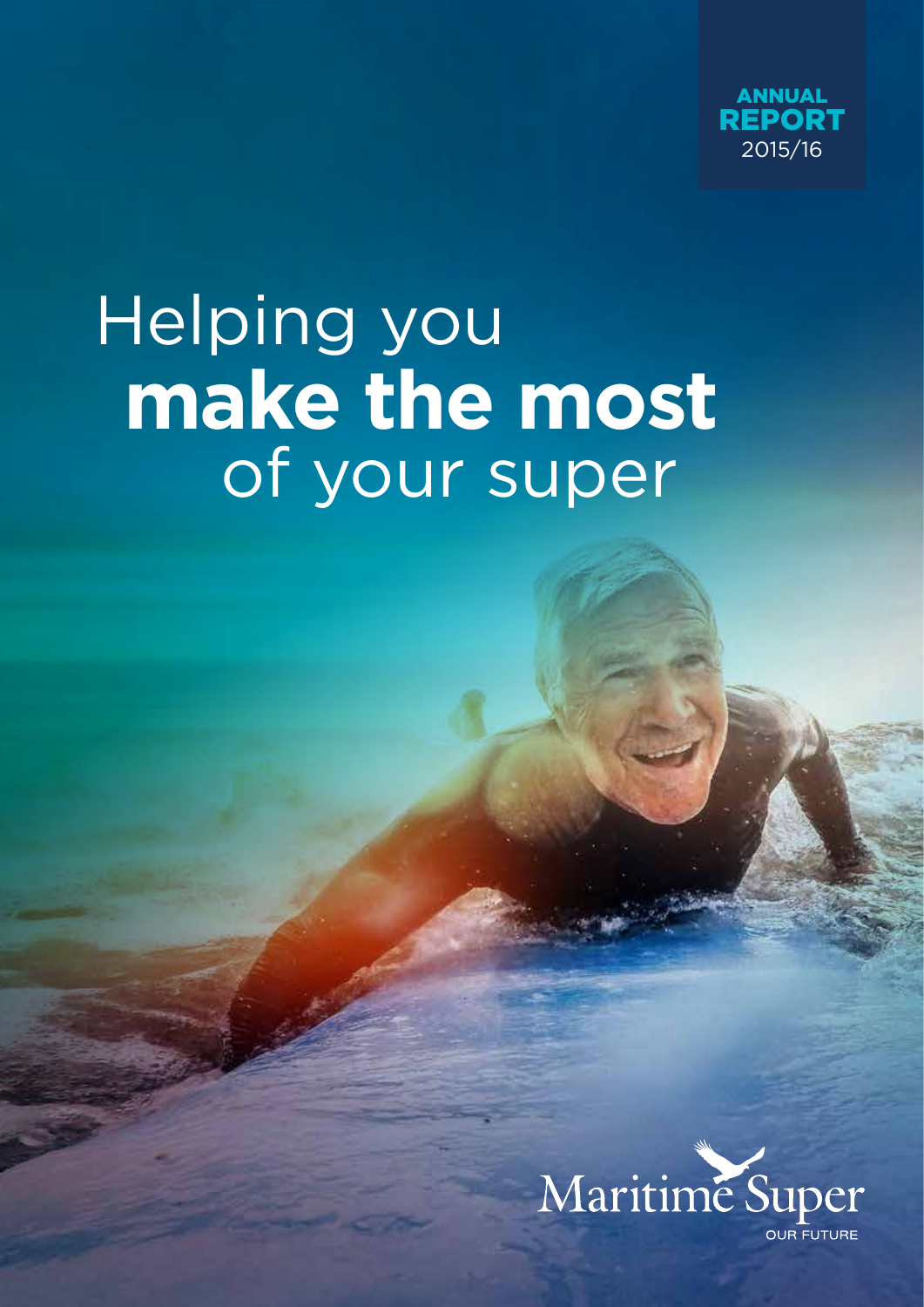# **Contents**

| Our message to you                            | 1              |
|-----------------------------------------------|----------------|
| 2015/16 - the year in review                  | $\overline{2}$ |
| <b>Feeling super</b>                          | 4              |
| Maritime Super - building our future together | 7              |
| <b>Making things easy for you</b>             | 8              |
| <b>Managing your Fund</b>                     | 11             |
| <b>Investment performance</b>                 | 12             |
| <b>Investments: the year in review</b>        | 15             |
| <b>Investments: your options</b>              | 16             |
| <b>Investment advisers and managers</b>       | 22             |
| <b>Financials</b>                             | 24             |
| <b>Other Fund information</b>                 | 26             |

The information stated about the Fund is current at the date of issue, unless otherwise stated. The report contains general and summary information only and does not take into account your individual objectives, financial situation or needs. Consequently, you should consider the appropriateness of any general information in relation to your situation before making an investment decision. The Trustee recommends you seek financial advice before making any decisions concerning your super.

The Fund's Product Disclosure Statements (PDSs) and Supplements and Maritime Financial Services Pty Limited's Financial Services Guide are available by calling 1800 757 607. You should consider the PDS and its Supplements in deciding whether to acquire or continue to hold a product.

The financial statements on page 24 are from audited accounts. Past performance is not necessarily an indicator of future performance.

#### The Fund

Maritime Super ABN 77 455 663 441 RSE Registration No. R1001747 MySuper Authorisation No. 77455663441220

#### The Trustee

Maritime Super Pty Limited ABN 43 058 013 773 AFSL No. 348197 RSE Licence No. L0000932 Level 16, 31 Market Street, Sydney NSW 2000

#### The Administrator

Maritime Financial Services Pty Limited (MFS) ABN 16 105 319 202 AFSL No. 241735 Locked Bag 2001, QVB Post Office NSW 1230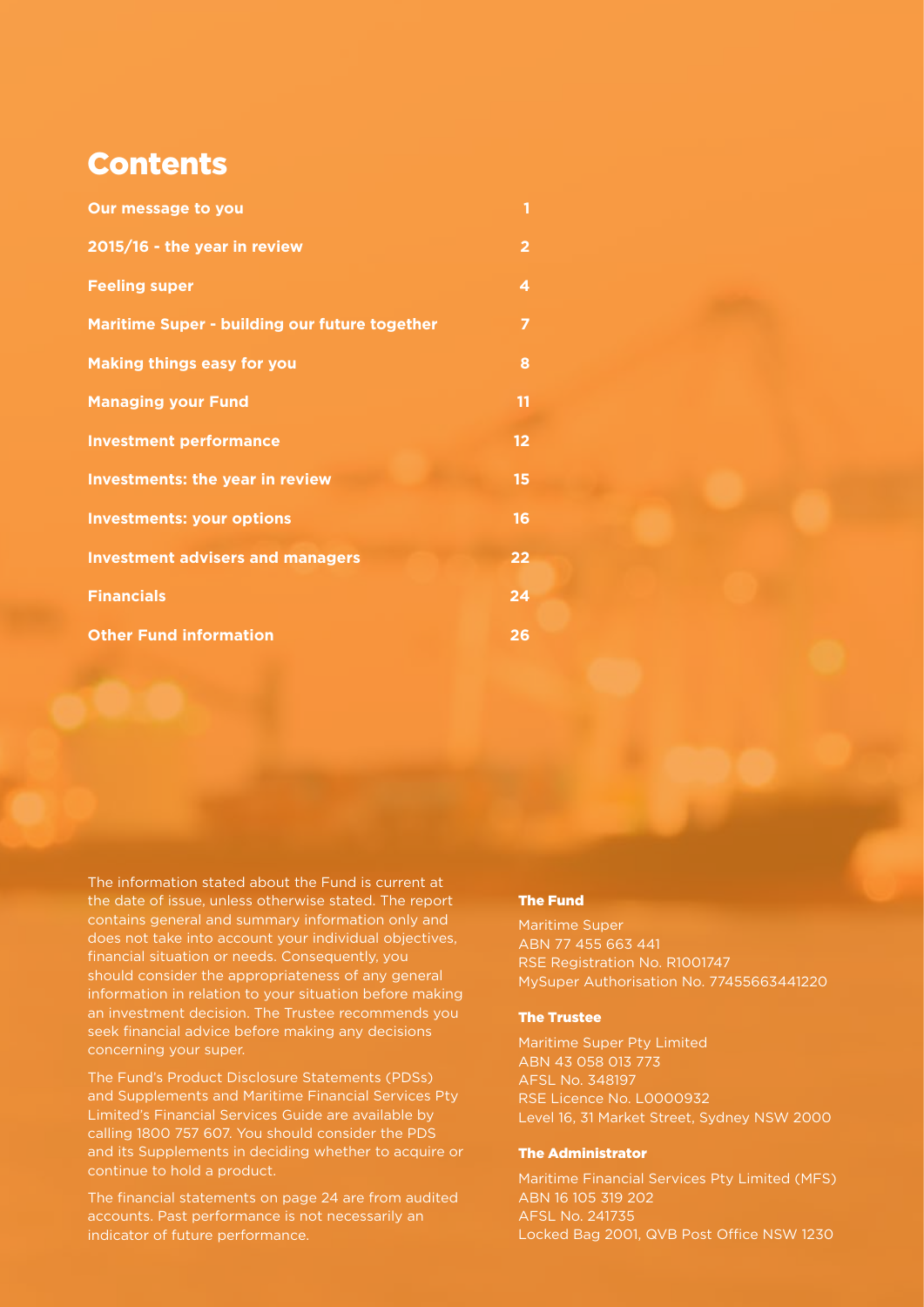# Our message to you

Welcome to the 2015/16 Annual Report. We're excited about this issue of the annual report as we've developed our first ever online interactive version - be sure to go our website to view it.

In fact this financial year has been a year of 'firsts' with the launch of a number of new digital initiatives, including personalised video and online statements, three new calculators, new e-newsletter and two new social media channels – Facebook and Instagram. These new initiatives are about helping all of our members make the most of their super, and providing the appropriate support and guidance along the way.

Of course investments play a big part in your savings journey. While this financial year was a challenging one for investment markets, Maritime Super's diversified options delivered positive returns for members. Global markets continued to be heavily influenced by central bank policies over the course of the year and political factors also had notable impacts.

While short-term volatility in markets is likely to prevail going forward, we continue to remind members that superannuation is a long-term investment and it's best to stay put during periods of short-term volatility.

However we recognise that not all members feel comfortable with the ongoing ups and downs, and that's why we introduced the Managed Volatility Process (MVP) back in 2014. The MVP is designed to help members who want investment growth but have less tolerance to extreme market volatility. If you feel uneasy about investment markets or you're unsure about your investment strategy, we recommend you speak to one of our financial planners who can help you stay on course to achieve your financial goals.

The Trustee regularly reviews the investment strategy of the Fund and this year took the decision to change the investment strategy of the Moderate investment option to be more growth-oriented, in line with what is felt to be a suitable default investment strategy for the broader membership. On 1 July 2016, the investment strategy for the Moderate option, the default option, was changed to a target asset allocation of 70% in growth assets and 30% in defensive assets and to incorporate the MVP approach.

Today, we manage \$5 billion in assets for around 30,000 members, with 55% of members having been with the Fund for 10 years or more. We're proud of our growth and development, and the trust that members have in Maritime Super to look after a very important asset – their super savings.

We encourage all members to take advantage of the many services on offer to you, including our seminar program and worksite visits across the country, Member Services team on the phones, online educational tools and financial planning team, to name a few benefits.

We recently introduced 'limited advice' for members – this is basically industry jargon for access to financial advice over the phone. How you invest your super, and what you contribute along the way, has a direct impact on your future savings. With free financial advice over the phone, you can call and ask a financial planner about a single issue – for example, which investment option to invest in, or how much extra salary to contribute to your super account – and they can provide you with guidance, after a series of questions to determine your risk profile and financial goals.

In our experience, it's harder to get younger members to take an active interest in their super account and benefits, so we'd love to see them getting more involved, asking questions and making financial choices for their future. It's never too late to take an interest in your super, and the sooner you start the better off you'll be! To help members assess how their savings are tracking and make super more tangible, this year we've also provided retirement income projections in annual statements for eligible members, eligibility is based on projection rules set by super law.

Throughout the year, we continued to sponsor organisations such as Hunterlink Recovery Services as we're passionate about supporting the health and wellbeing of our members and the maritime community.

We continue to look for ways to make it easy for members to access, understand and manage their super whether through new digital innovations or one-on-one support opportunities.

Finally, on behalf of the Board, management and staff at Maritime Super, thank you for your continued support.

Paddy Crumlin Peter Robertson Chair Chief Executive Officer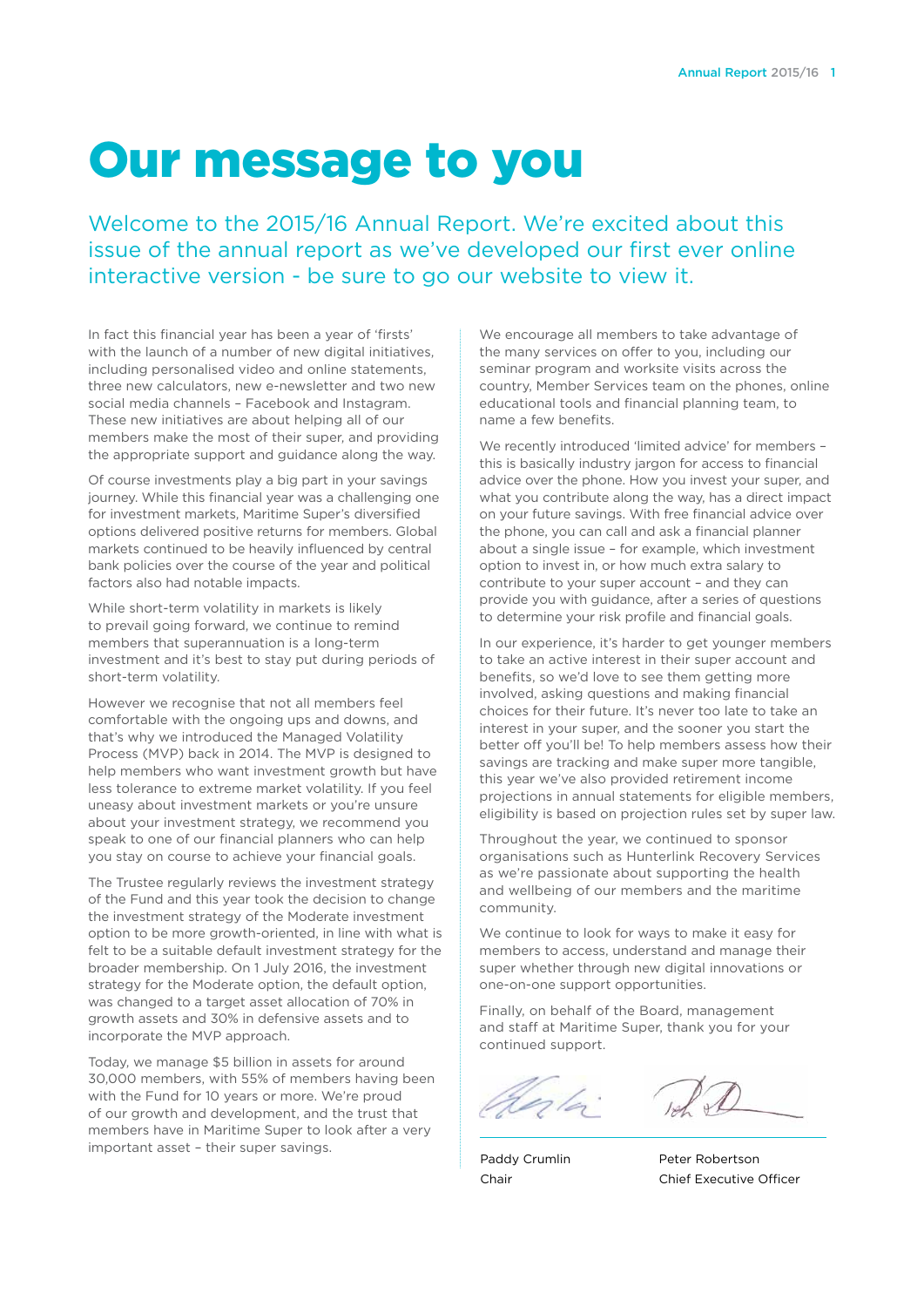# 2015/16 Our year in review



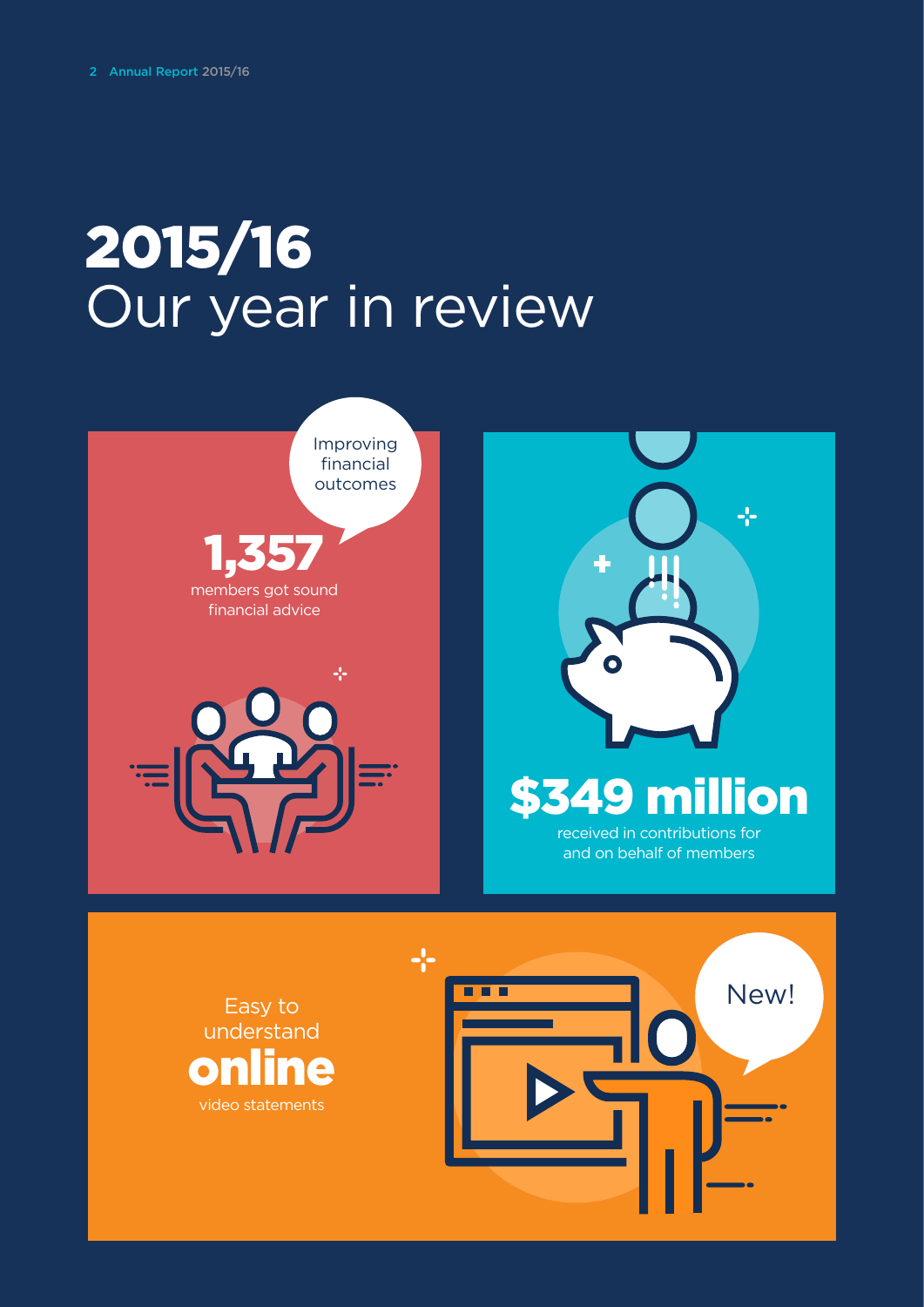



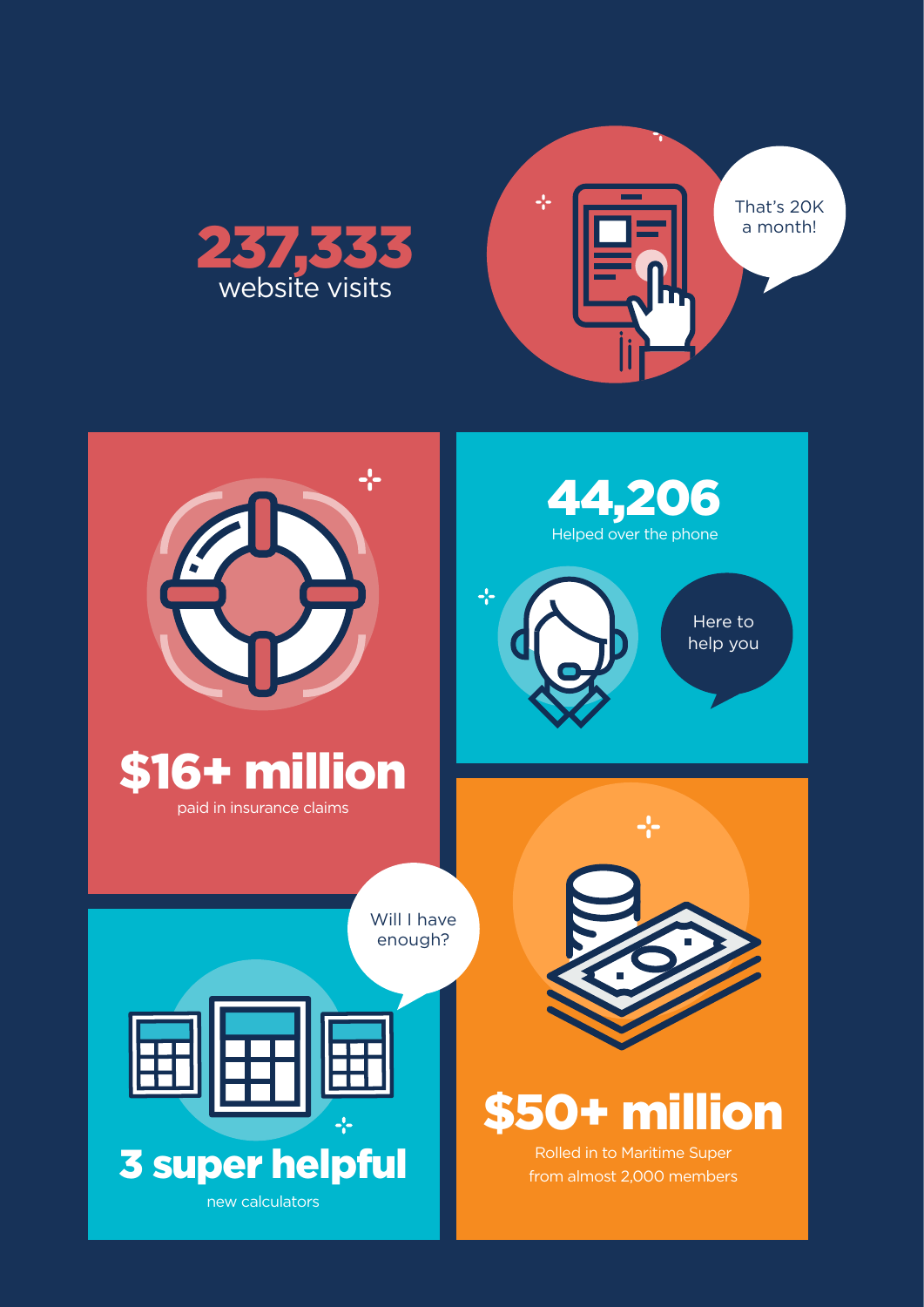# FeelingPER

Our members are feeling super … because our goal is to help them make the most of their super!

Hear from a few of your fellow members about their experience with Maritime Super.



It's THE super fund for the maritime industry, they get us and they look after us!

Richard, Stevedore, NSW



They're aware of the savings gap for women and take the front-foot to present me with solutions to build my super savings.

Fay, Family Member, WA

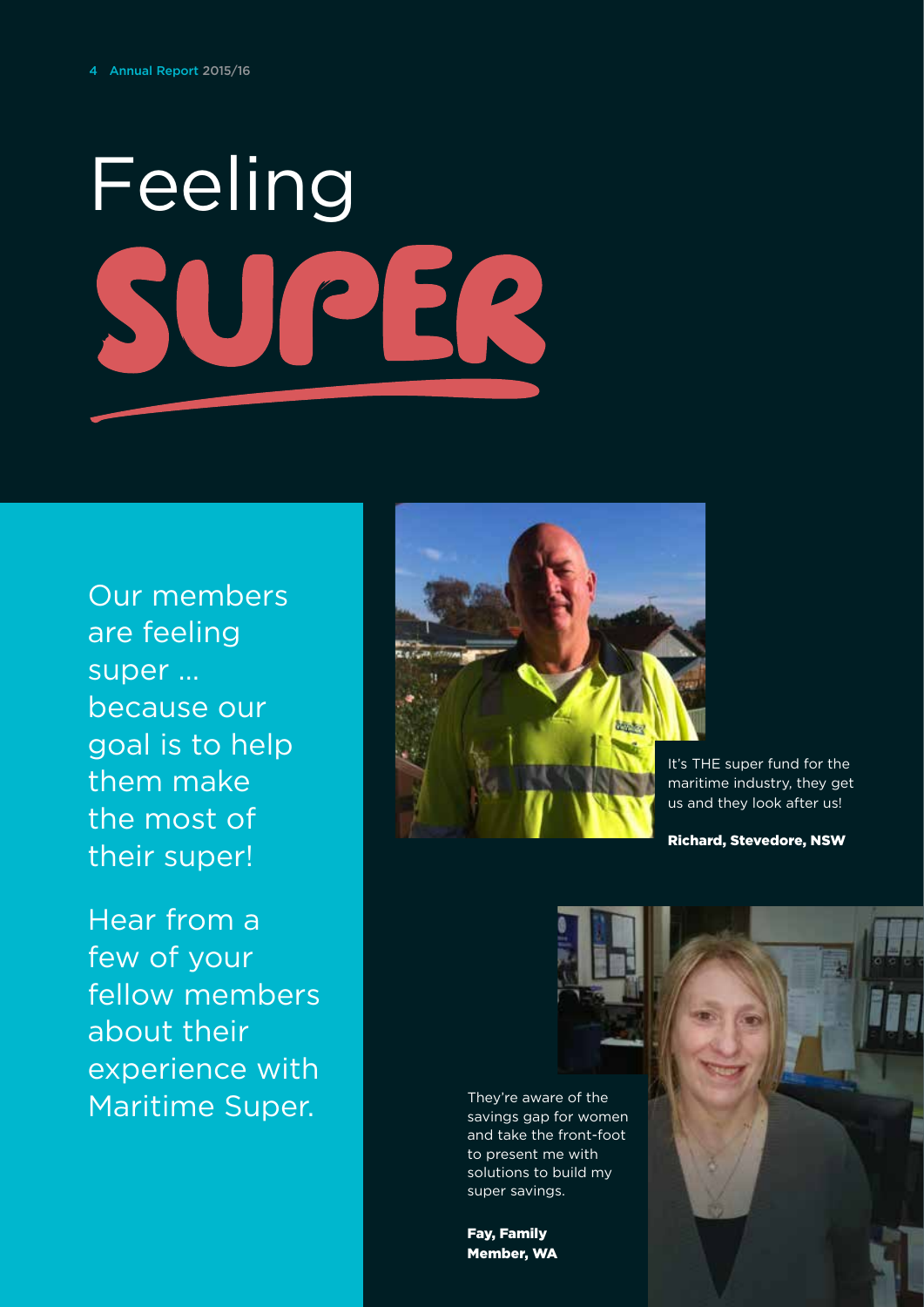"

The people I've spoken to are always willing to help me and make sure I do the right thing by my super.

Patricia, Office Administrator, WA



Joe, Retired Stevedore, VIC

I can speak to a planner who's about helping me set up for financial security – and not about pushing products at me.

Keith, Stevedore, NSW





I'm sorted, thanks to good advice from my Maritime Super financial planner.

Jorma, Retired Seafarer, WA

Maritime Super is big enough to provide great benefits for all members, but small enough to provide a personal service to me, and I like that.

Andy, Seafarer, SA



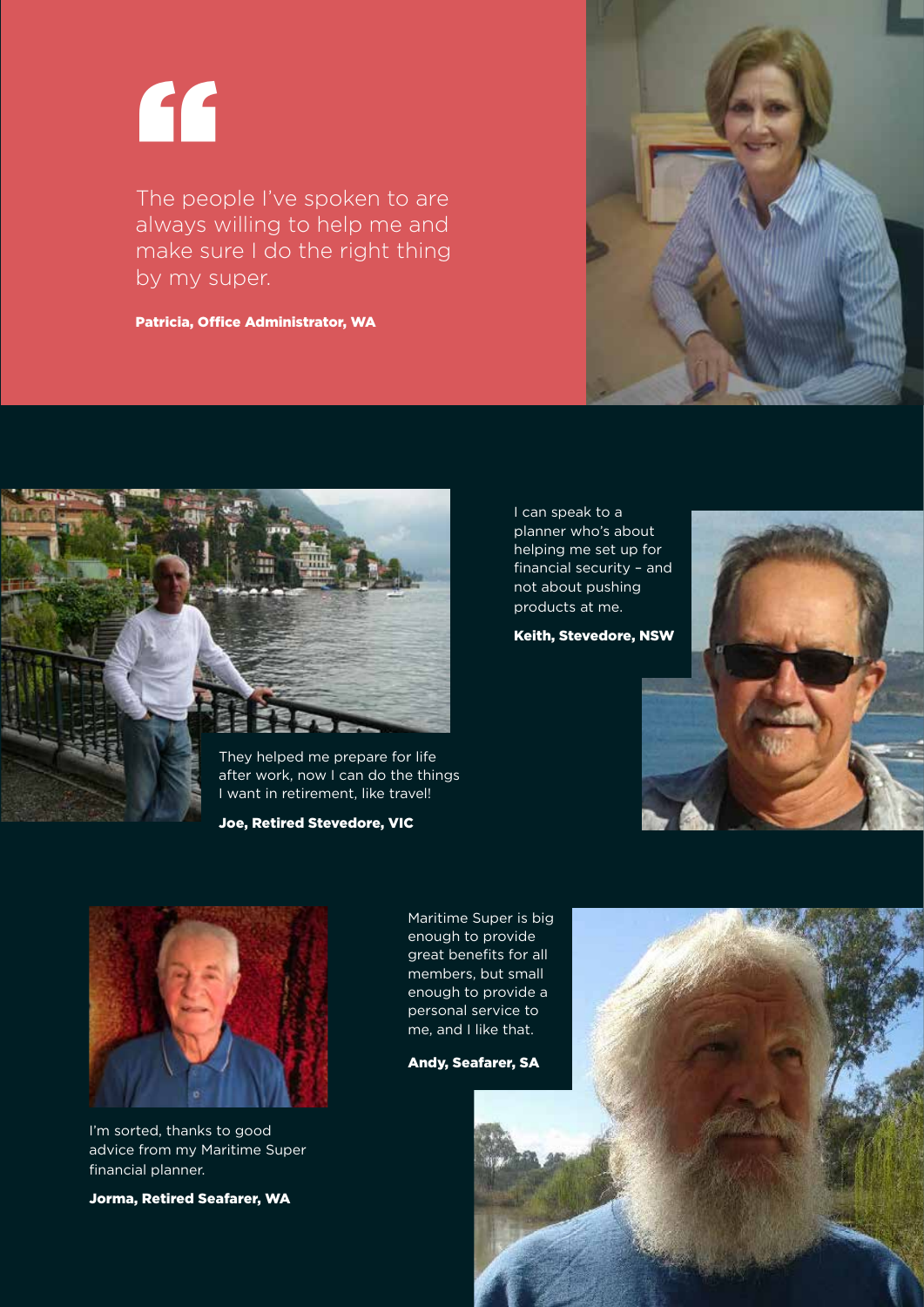Our members are the reason we're here, and we never lose sight of this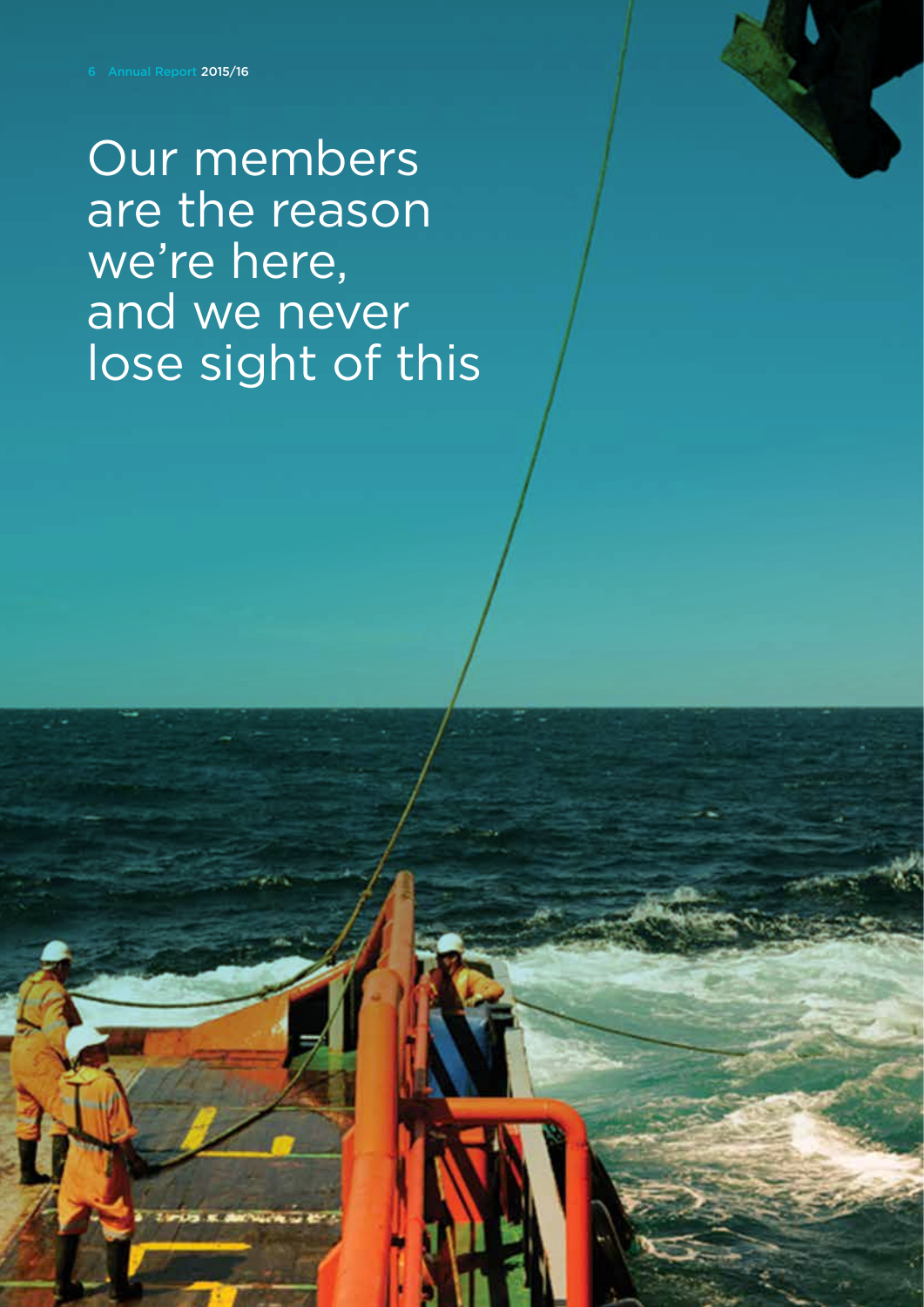# Maritime Super **building our future together**

Maritime Super is the largest industry fund dedicated to the maritime industry. With around 30,000 members and \$5 billion in assets, we're committed to building lifelong relationships with members throughout their working lives and in retirement.

# **Helping you make the most of your super**

Our goal is to help members make the right decisions now to secure financial freedom in the future. Everything we do is about helping you make the most of your super and prepare for life after work.

Your membership benefits include:

#### Profit-for-members philosophy

As an industry fund, we are run only for the benefit of members. Our members are the reason we're here and we never lose sight of this.

#### Strong investment performance

Our investment strategy is focused on long-term fundamentals and diversification across a range of asset classes, sectors, regions and managers – delivering strong investment returns to members.

#### Competitive fees

Our size allows us to negotiate competitive fee arrangements otherwise not available to individual investors or self-managed funds.

#### Range of investment options

We offer a range of diversified and sector investment options, giving members flexibility and choice.

#### Quality member education

We help members make informed decisions about super through a suite of member communications, our website, fact sheets, newsletters, seminars and more.

#### Access to financial advice

Our network of financial planners across Australia operate on a fee-for-service basis with no commissions.

#### Range of pension options

We offer a range of pension products, including a transition to retirement pension, an allocated pension and a fixed term pension.

#### Lifetime membership

Members can stay with the Fund even when they change jobs, leave the maritime industry or retire.

#### Open to family and friends

Members can nominate family and friends so they too can take advantage of the benefits of membership.

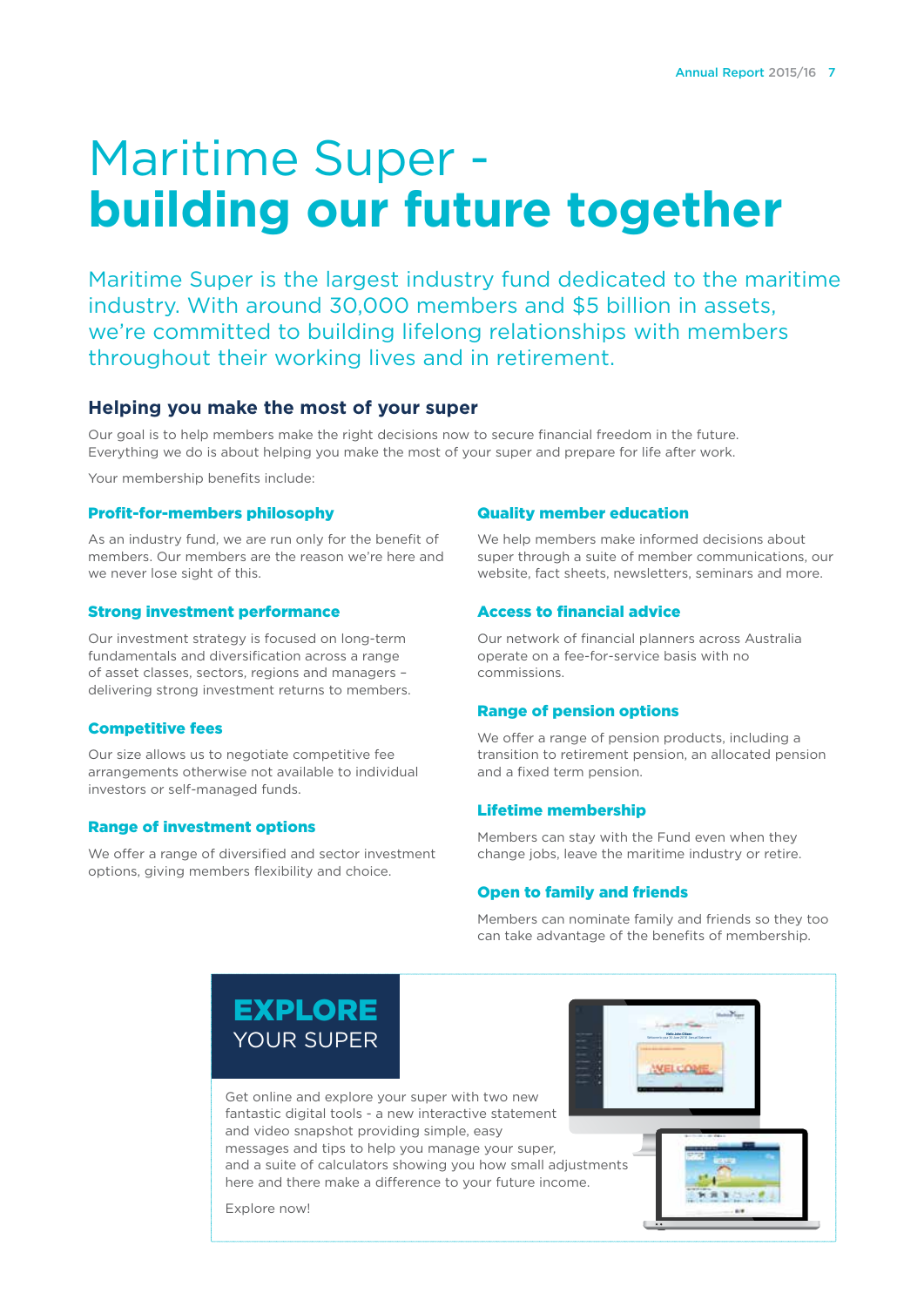# **Making things easy for you**

We know super can be complex, so we're always looking for ways to make it easy for you to 'get it' and make the most of it.

In recent years, we've aimed to simplify our communications and provide you with access to short, easy-to-read fact sheets online as well as interactive tools like calculators and the investment performance section on our website.

We're excited to be launching a new online annual statement and personalised video for each member – allowing you to explore your benefits along with helpful tips and next steps. Make sure you log in to Member Online and check it out.

What's more, you can now also assess your insurance needs and request a quote online directly with our insurer, AIA Australia Ltd, through the new LIFEapp available in the Insurance section of the website. If you are logged into Member Online and use LIFEapp, you can apply online directly with the insurer.

# **Helping you prepare for life after work**

In addition to education publications, seminars and resources online, we've launched three new calculators to help you prepare for life after work. You can explore how subtle changes make a difference to your future financial outcome.

- **• Retirement Calculator**  explore the level of income you can expect in retirement when you adjust certain variables like investment strategy, target income, retirement age etc and get an estimate of your surplus or shortfall in future.
- **• Contributions Calculator**  explore how changes in your contribution strategy impact your future income.
- **Pension Drawdown Calculator** explore the level of income you can expect from your super and how long it may last.

# **We're here to help**

Along your super journey, you may have questions or need help to make informed decisions and we're here to help you. At any time, you can call Member Services on 1800 757 607 with a question and our consultants can provide you with general information or send you any material you may need.

If you'd like financial advice on either your investment strategy in the Fund and/or salary sacrifice contribution strategy, you can now ask a planner over the phone. The financial planner will ask you a series of questions to assess your risk profile and financial goals, so allow around 20 minutes for your phone call. If you just need a little guidance to set you on the right path, you may find this service quick and helpful.

For full financial advice that takes into account your personal circumstances and objectives, we have a network of financial planners across the country you can meet with. Your first appointment is a fact-find session and free of charge. You can call Member Services on 1800 757 607 to make an appointment or send in a request online.

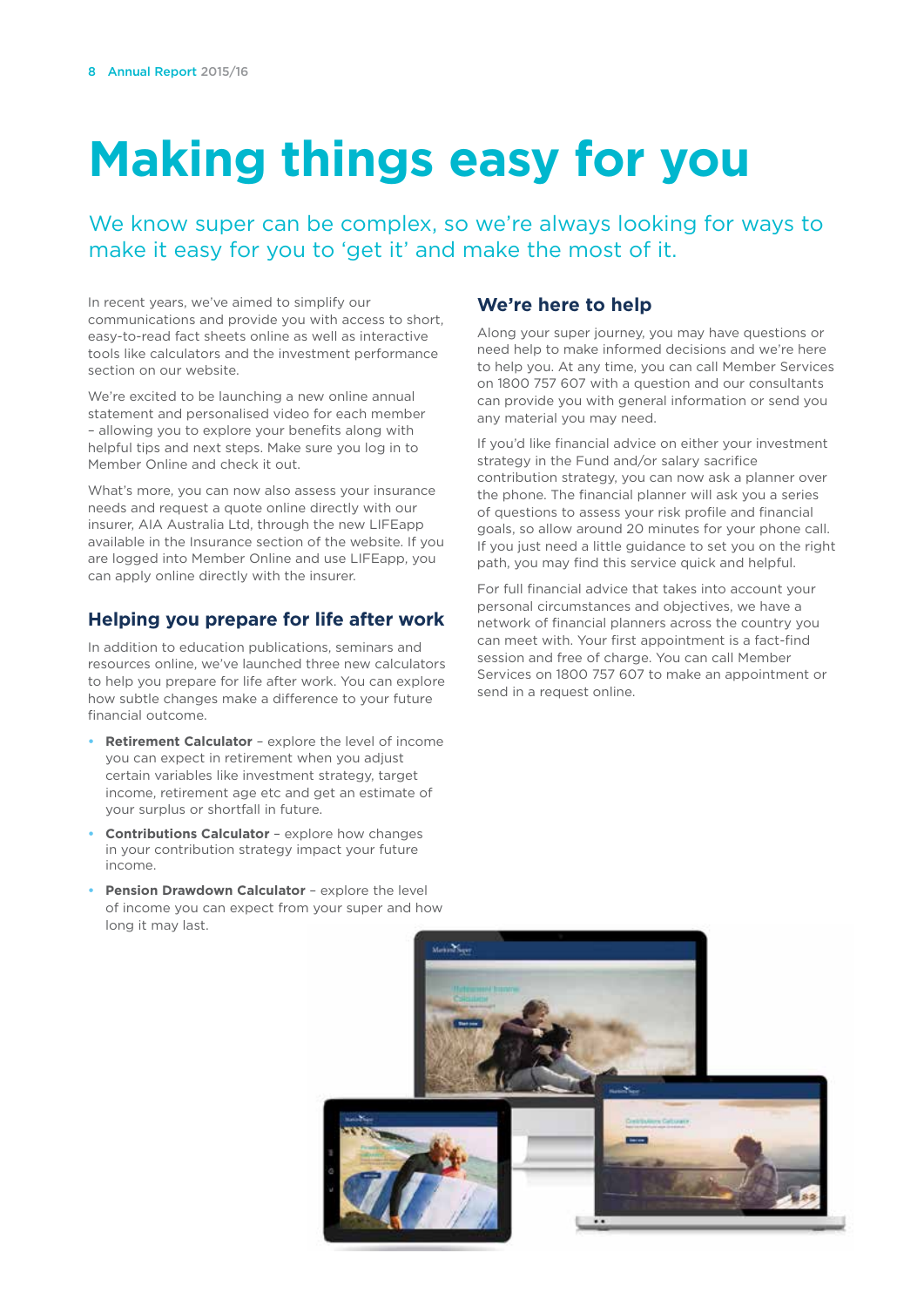# **Connecting with us**

We're here to help you along your super journey. There are a number of ways you can connect with us to stay up to date with the latest developments in the Fund, to learn more about your super and your benefits, or to simply ask us a question!

#### One-on-one

If you're after one-on-one contact, drop into one of our offices and chat to one of our Member Services consultants or make an appointment to meet with a planner.

We also conduct our seminar program twice a year across Australia, where you can learn more about the latest Fund developments and meet our management team and financial planners.

#### Over the phone

We have a dedicated team, our Member Services team, to answer your call and help you with any questions, no matter how big or small your query is. It's a toll free number available Monday to Friday 8.30am – 5.30pm AEST.

We can also send you any documentation you might be after or help you find something online - whatever it is, we're here to help.

You can call us on 1800 757 607.

#### Email

At any time you can send us an email if you have a question or request, simply email info@maritimesuper.com.au.

#### **Online**

We have a wealth of information available to you online, whether it be our public website at www.maritimesuper. com.au or our secure site Member Online (via login) where you can access your personal account and make any changes you like.

You can jump online to access information to learn more about your super or explore our calculators to better understand how your savings are tracking.

#### Getting social

To stay in touch with the latest news about the Fund, hear interesting facts about the maritime industry or simply enjoy fantastic maritime photos sent in by members, check out our Facebook and Instagram pages.

Join our steady group of followers - like us on Facebook and Instagram and get social with us to have some fun with your super fund!



www.facebook.com/maritimesuper

instagram.com/maritime\_super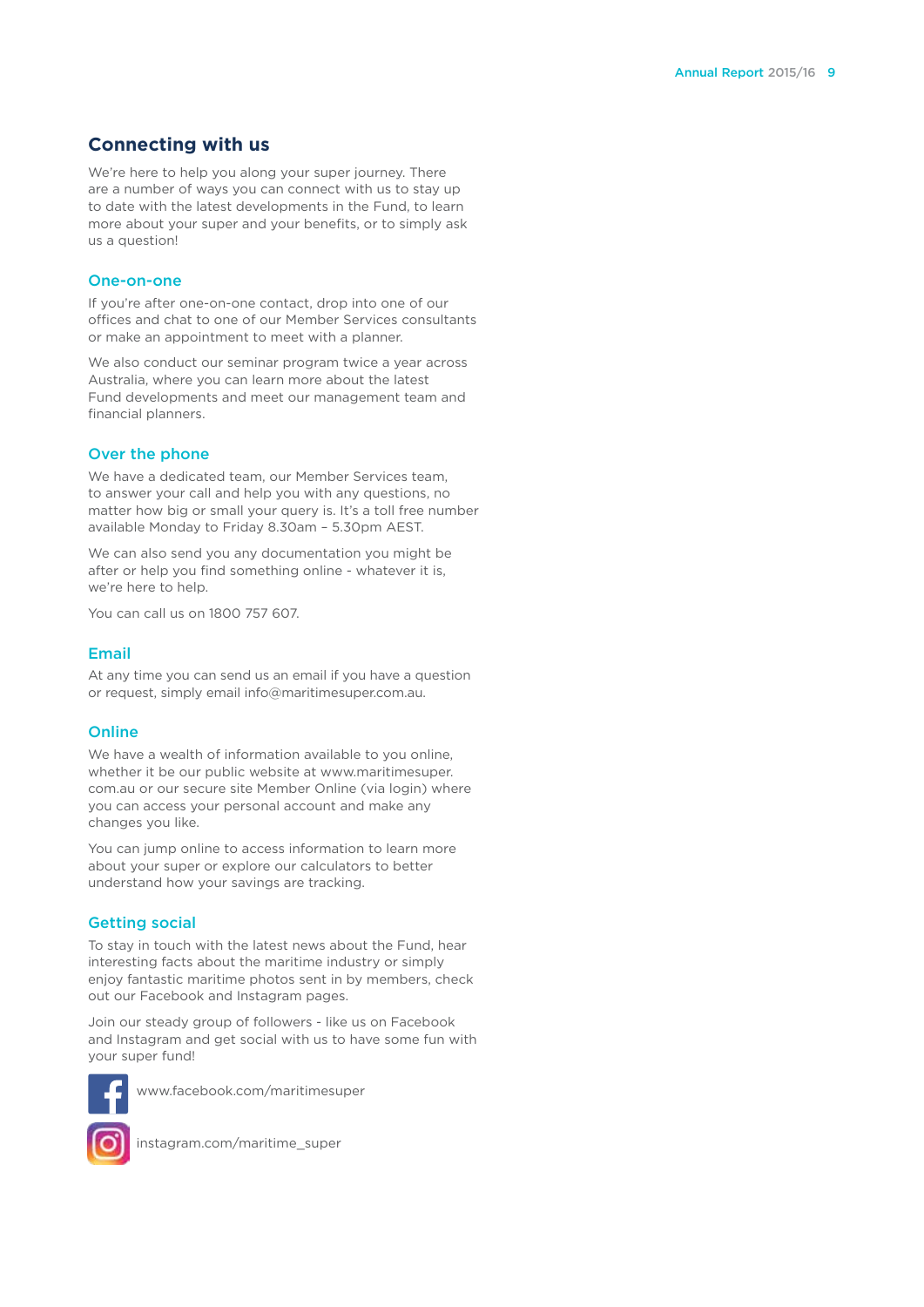The Trustee is committed to making decisions in the best interests of members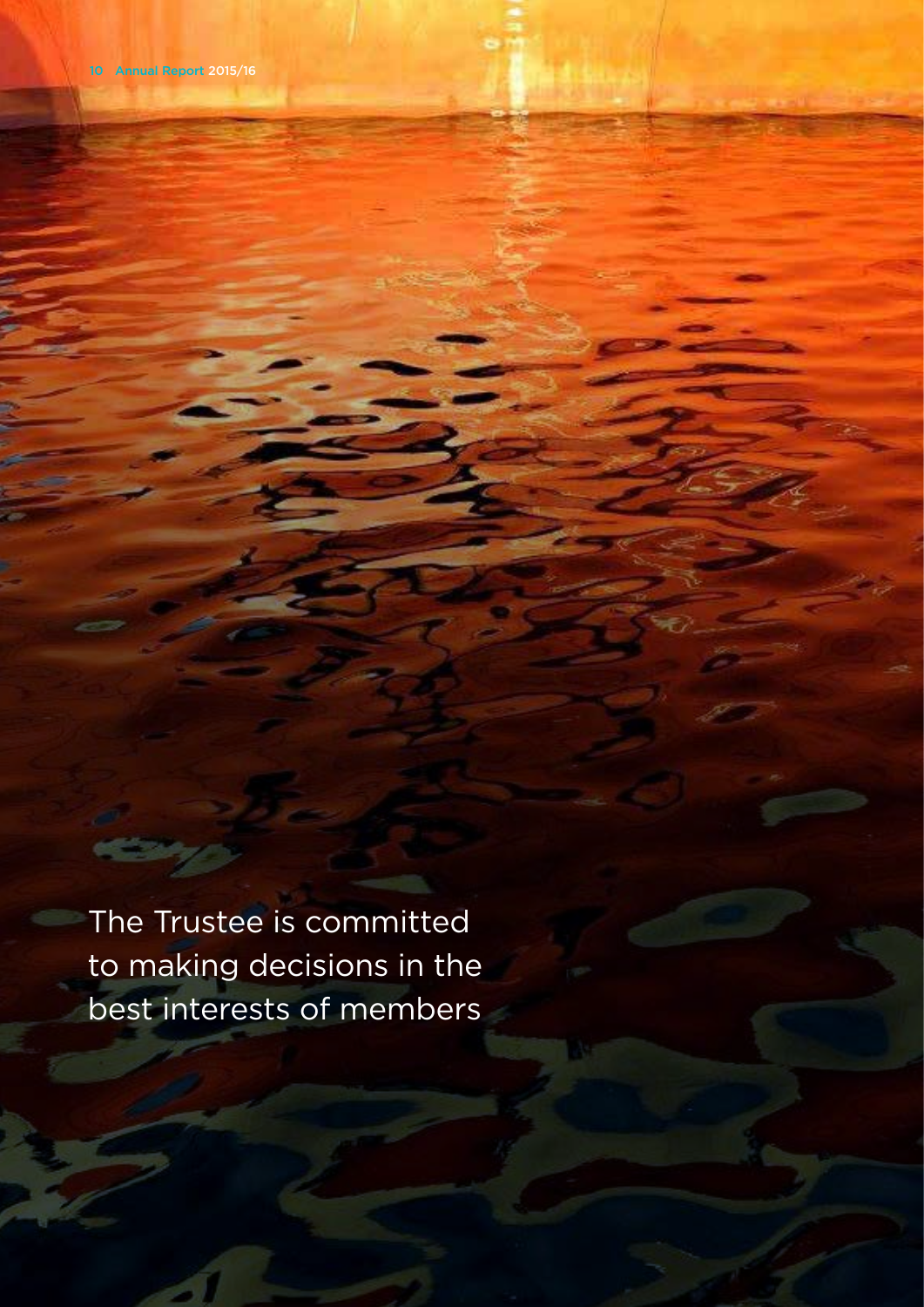# **Managing your fund**

# **Your Trustee**

The Trustee is responsible for the overall operation of the Fund and ensuring that it operates within the rules of the Trust Deed and relevant Government legislation. The Trustee is committed to making decisions that are in the best interests of members.

There are ten Directors on the Trustee Board comprising:

- four member-representative Directors appointed by the Maritime Union of Australia (MUA)
- two employer-representative Directors elected by Participating Employers of the seafaring industry
- two employer-representative Directors appointed by Full Participating Employers of the stevedoring industry; and
- two independent Directors appointed by the other Directors under the Trustee company's constitution.

The Trustee Board meets every two months throughout the year. The following details the Directors on the Trustee Board as at 30 June 2016. Changes are reported on our website.

# **Board of Directors as at 30 June 2016**

#### Member representatives

Padraig Crumlin (Chair) Michael Carr Michael Doleman Jamie Newlyn

The MUA may appoint an alternate Director to act in place of any of the member representatives.

#### Employer representatives - seafaring industry

Jeffrey Weber Tony Wilks

#### Employer representatives - stevedoring industry

David Owen Roger Burrows - started 30 June 2016

The participating employers may appoint an alternate Director to act in place of employer representatives. At 30 June 2016, the alternative employer-representative Directors appointed were:

Samuel Kaplan Donald Sleath Peter Raynor

#### Independent Directors

Lynelle Briggs Norman Pack

#### Directors who left the Trustee Board during the 2015/16 financial year

John Watts - retired as independent director 6 May 2016

Norman Pack - resigned as employer-representative director 6 May 2016

Roger Burrows has since resigned effective 17 August 2016

#### Corporate governance

The Trustee Board is also assisted by the following Board Committees:

- Audit and Risk Committee
- Benefits Committee
- Investment Committee
- Marketing Committee; and
- Remuneration Committee.

Each of these committees has its own charter of responsibilities and reports to the Trustee Board with recommendations for full Board discussion and decision.

#### **Fund operations**

The Fund's administration, accounting, communication and financial planning services are provided by Maritime Financial Services Pty Limited (MFS), which is a wholly-owned subsidiary of the Trustee and holds an Australian Financial Services (AFS) Licence (granted by ASIC, No. 241735). As an AFS licensee, MFS has arrangements in place to ensure it complies with its licence obligations.

# **Professional indemnity insurance**

The Trustee has taken out insurance to indemnify the Directors (and other responsible officers) from loss resulting from any claim made against the Trustee for any wrongful act of the Trustee or any other person for whose wrongful act the Trustee is legally responsible. The Directors, however, are not indemnified against fines or penalties imposed by law as a result of negligent or dishonest conduct.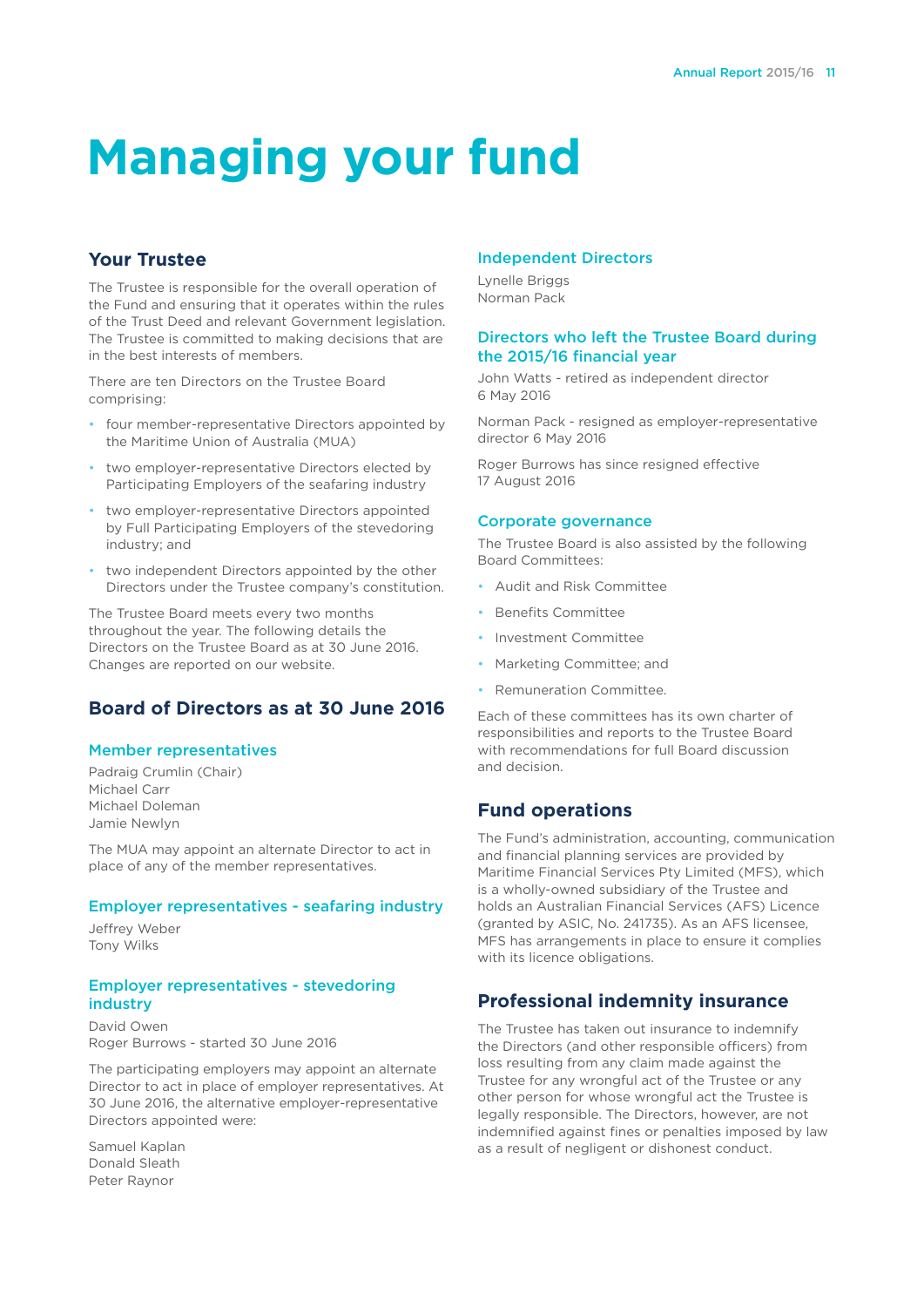# **Investment performance**

Investment performance for accumulation accounts and pensions to 30 June 2016 are shown below. The latest investment returns are available on the Investment Performance page of our website at www.maritimesuper.com.au.

| <b>Investment option</b>    | 1-year return pa | 5-year compound<br>average return pa | 10-year compound<br>average return pa |
|-----------------------------|------------------|--------------------------------------|---------------------------------------|
| <b>Accumulation account</b> |                  |                                      |                                       |
| <b>Australian Shares</b>    | 7.43%            | N/A                                  | N/A                                   |
| <b>International Shares</b> | $-4.68%$         | N/A                                  | N/A                                   |
| Growth                      | 2.92%            | 8.40%                                | 4.50%                                 |
| Growth MVP                  | 2.32%            | N/A                                  | N/A                                   |
| <b>Balanced</b>             | 2.84%            | 7.38%                                | 4.87%                                 |
| <b>Balanced MVP</b>         | 2.42%            | N/A                                  | N/A                                   |
| Moderate                    | 2.77%            | N/A                                  | N/A                                   |
| Conservative                | 2.65%            | 5.38%                                | 4.53%                                 |
| Cash Enhanced               | 2.02%            | 3.14%                                | 3.94%                                 |
| Cash                        | 1.75%            | 2.38%                                | N/A                                   |
| <b>Pension account</b>      |                  |                                      |                                       |
| <b>Australian Shares</b>    | 8.50%            | N/A                                  | N/A                                   |
| International Shares        | $-5.20%$         | N/A                                  | N/A                                   |
| Growth                      | 2.87%            | 9.53%                                | 4.92%                                 |
| Growth MVP                  | 2.19%            | N/A                                  | N/A                                   |
| <b>Balanced</b>             | 2.78%            | 8.32%                                | 5.30%                                 |
| <b>Balanced MVP</b>         | 2.28%            | N/A                                  | N/A                                   |
| Moderate                    | 2.91%            | N/A                                  | N/A                                   |
| Conservative                | 2.79%            | 6.06%                                | 5.22%                                 |
| Cash Enhanced               | 2.31%            | 3.64%                                | 4.60%                                 |
| Cash                        | 2.00%            | 2.77%                                | N/A                                   |

Notes:

- These returns are based on movements in unit prices and are net of asset-based fees and taxes.
- Where a return is marked 'N/A', it's because the option has existed for less than the relevant period.
- The returns prior to 1 March 2009 are based on the returns of the most closely corresponding Stevedoring Employees Retirement Fund (SERF) or Seafarers Retirement Fund (SRF) investment option for the period:
	- Growth  $\rightarrow$  SERF Growth
	- Balanced  $\rightarrow$  SRF Balanced<br>
	Conservative  $\rightarrow$  SERF Capital
	-
- 
- Conservative  $\rightarrow$  SERF Capital Stable<br>Cash Enhanced  $\rightarrow$  SERF Capital Protect  $\rightarrow$  SERF Capital Protected
- Past performance is not necessarily indicative of future performance.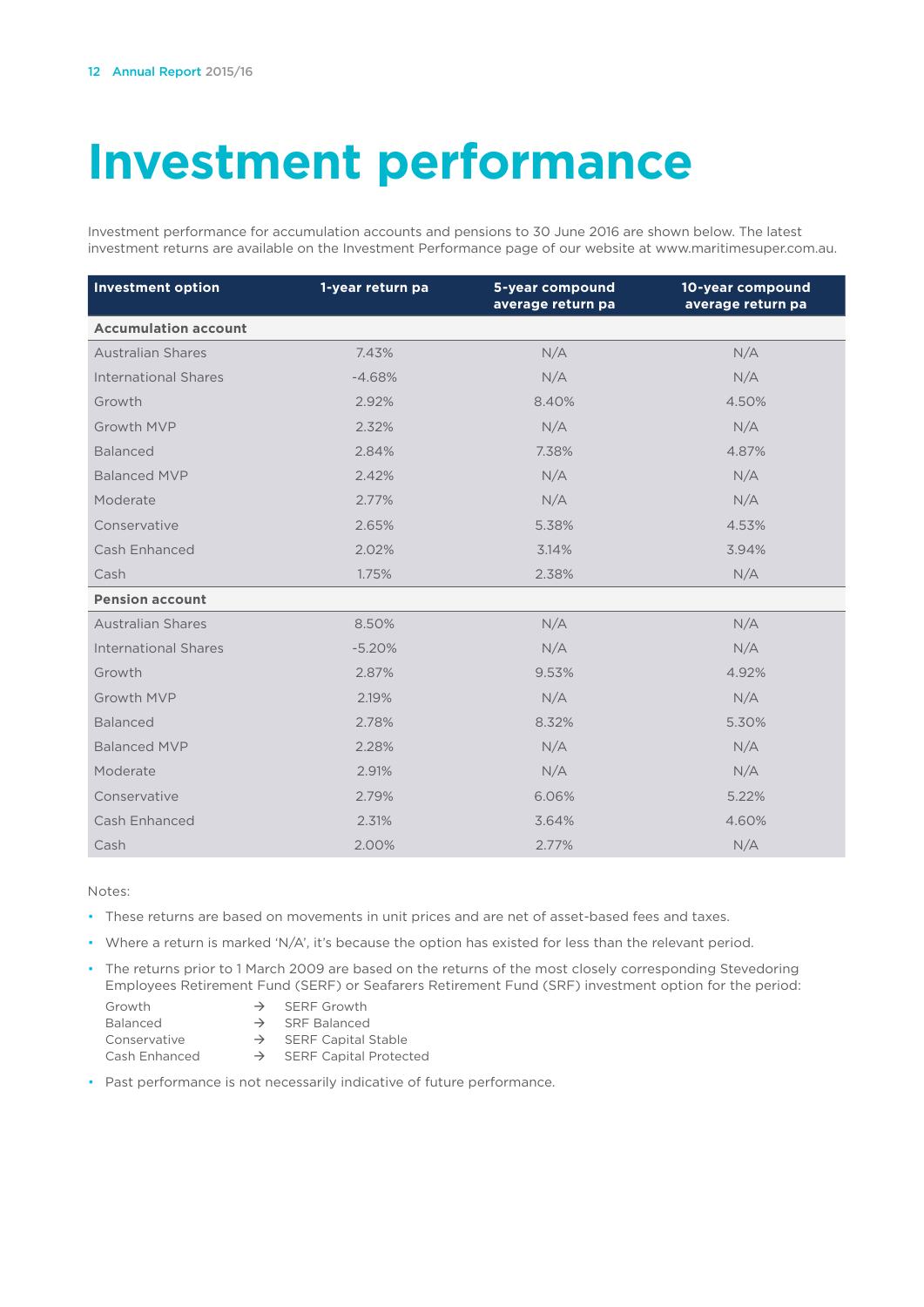# **Allocation of investment returns**

Your returns come from earnings on the Fund's investments. Costs and any Government taxes are deducted from earnings and the remainder distributed to accounts through unit prices.

For all investment options other than the Fixed Term Investment option, the returns are based on movements in the value of the underlying investments (for example, shares, bonds, properties). Unit prices are calculated daily and are available at www.maritimesuper.com.au.

For the Fixed Term Investment option, the investment return is the fixed interest rate that is determined at the start of the term. Returns are added to your account at the end of the term. If you withdraw your investment before the end of the term, the Trustee will determine whether or not some interest is payable and if so, the interest will be added to your account upon withdrawal of your investment.

Please note the following exceptions for Defined Benefit members:

- only benefits in the accumulation accounts have investment earnings allocated as noted above;
- allocation of investment returns is not applicable to the defined benefit portion of a member's benefit (i.e. where the benefit is defined by formula), including the Offset account (maintained for Permanent (Defined Benefit) members of the Stevedores division).

# **Monitoring of investment performance**

The Trustee and Investment Committee monitor the performance of the Fund's investments at three levels:

- Maritime Super investment options
- asset class; and
- investment manager.

The Trustee and Investment Committee receive monthly updates on monthly, quarterly, financial year-to-date, annual, three-yearly, five-yearly and 'since inception' investment performance, from our appointed principal investment adviser, JANA Investment Advisers.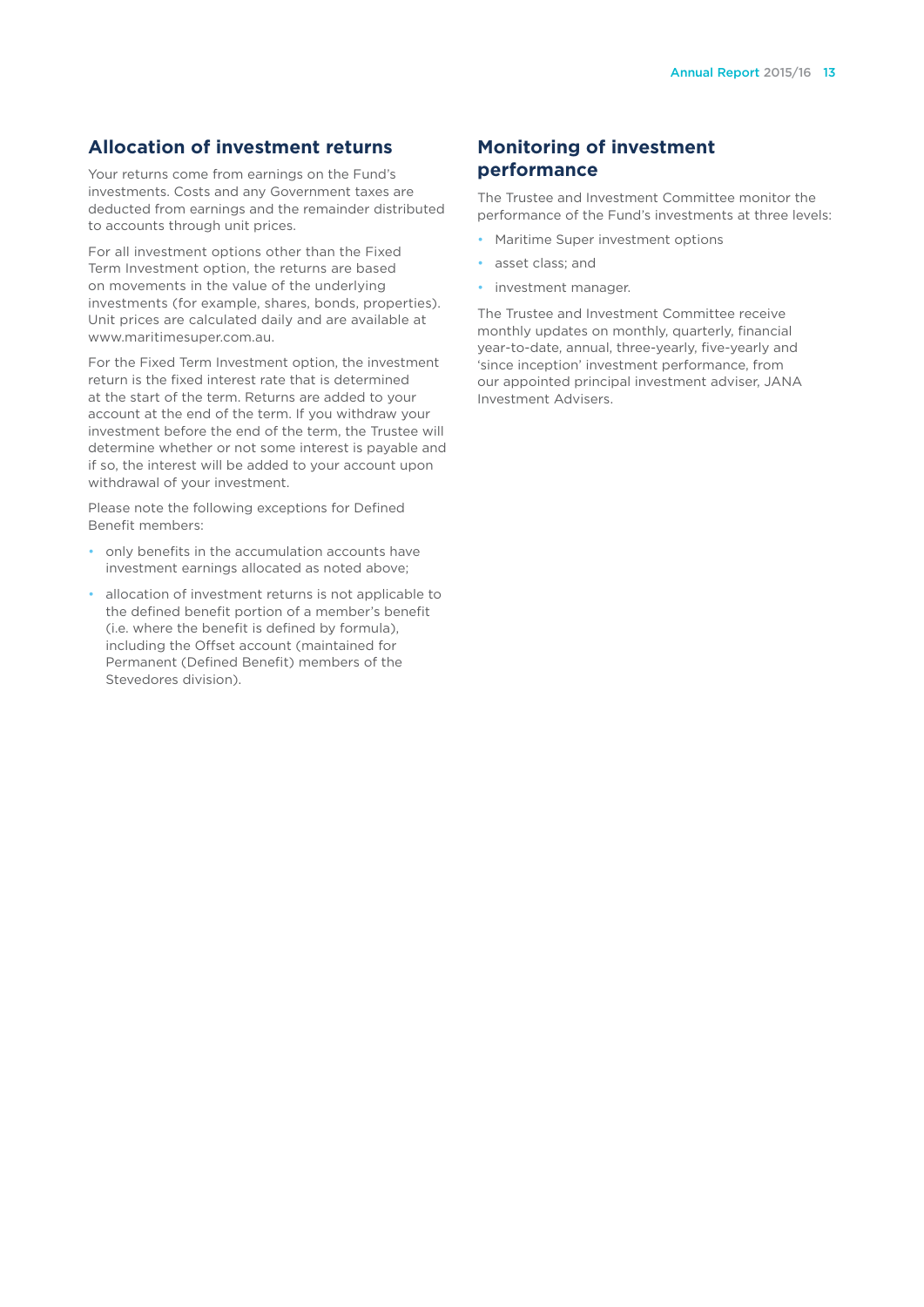Despite the challenging year, Maritime Super's diversified investment options all posted positive returns for the 2015/16 financial year

MÌ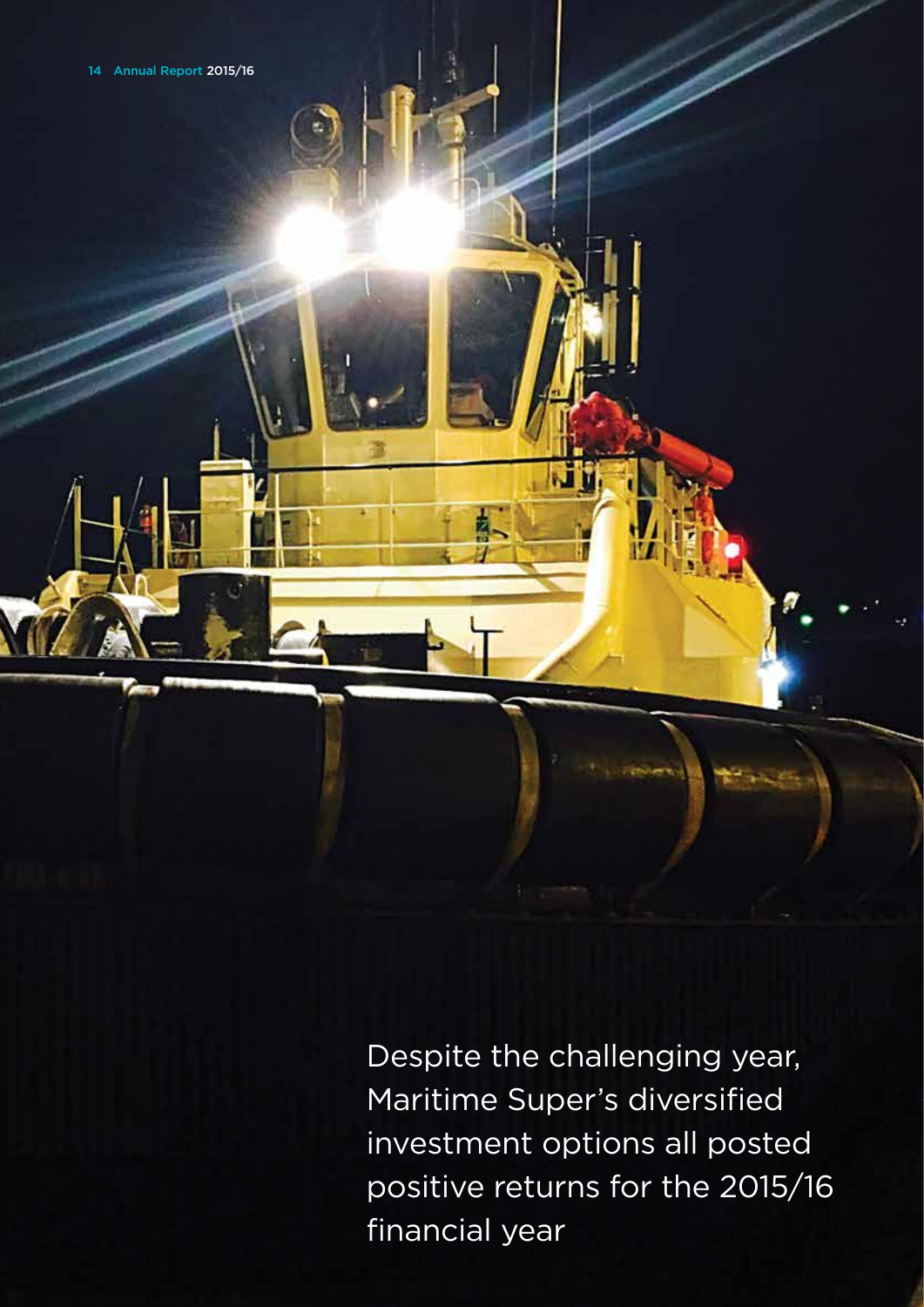# Investments: **the year in review**

# A challenging year for investment markets

Australia's economy reported an increase in GDP from 2.1% to 3.1% year on year to 30 June 2016, although the latest CPI rate of 1.3% was below the target range of 2%-3% set by the Reserve Bank of Australia (RBA). Although the recent sharp rises in Australian property have eased somewhat this year, further stimulus is expected over the coming 12 months with close to two 0.25% interest rate cuts priced in.

Growth in the US continues to be one of the highest in the developed world and after a 0.25% interest rate rise in late 2015, further rate rises are expected.

Elsewhere in the developed economies, recent growth improvements in the Eurozone and Japan have flattened, while the UK recovery has tapered off. The European Central Bank expanded the quantitative easing programme in April from €60bn to €80bn in an attempt to reignite the economy, and the Bank of Japan also resorted to negative rates to provide stimulus and reduce the value of the yen.

Global markets continued to be heavily influenced by central bank policies over the course of the year and political factors also had notable impacts. The Brexit vote late in June saw the level of volatility in financial markets rise 49% on 24 June – its largest one-day percentage gain in nearly five years. It is likely that short-term volatility in markets driven by central bank actions and political factors will continue to be a factor going forward.

Despite the challenging year, Maritime Super's diversified investment options all posted positive returns for the 2015/16 financial year.

# **Australian shares**

The S&P/ASX300 index returned 0.9% during the year, as it faced many of the challenges of the overseas markets. The yearly low for the market hit in February following concerns of a slowdown in China's economy and a bottoming of oil prices.

However, the recovery since then has been strong although there were pronounced differences in industry sector performances over the year. There were big falls in the Energy sector (-22%) on the back of lower oil prices, and Financials (-9%) from lower interest rates and further regulatory requirements. In contrast, Healthcare (21%), Consumer Discretionary (20%) and Utilities (24%) all performed strongly, primarily driven by the search for income return in a falling interest rate environment.

### **International shares**

The MSCI World ex-Australia index fell 0.8% on a hedged basis (in \$AUD) with unhedged returns slightly higher at 1.0% due to a slight depreciation in the Australian dollar against the US dollar.

Emerging markets continued to underperform developed benchmarks, with the MSCI Emerging Markets index falling 8.9% for the year.

The Chinese and Japanese sharemarkets returned -23.3% and -23.7% respectively while, despite the turmoil of Brexit, the European and UK equities fared better, returning -9.6% and 3.4% respectively.

# **Property**

Australian unlisted property generated strong returns over the financial year at around 13%.

# **Fixed Interest**

Global inflation linked bonds (9.3%) and global government bonds (9.3% hedged into AUD) provided the best returns within the Fixed Interest asset class, while Australian government bonds (7%) also performed well.

# **Cash**

The RBA lowered the cash rate during the year. It is currently 1.5%.

# **Maritime Super's investment strategy**

As always, Maritime Super's investment strategy remains focused on long-term fundamentals and diversifying across all asset classes, sectors, regions and markets.

If you have any questions about your investments, call 1800 757 607 to speak with a financial planner.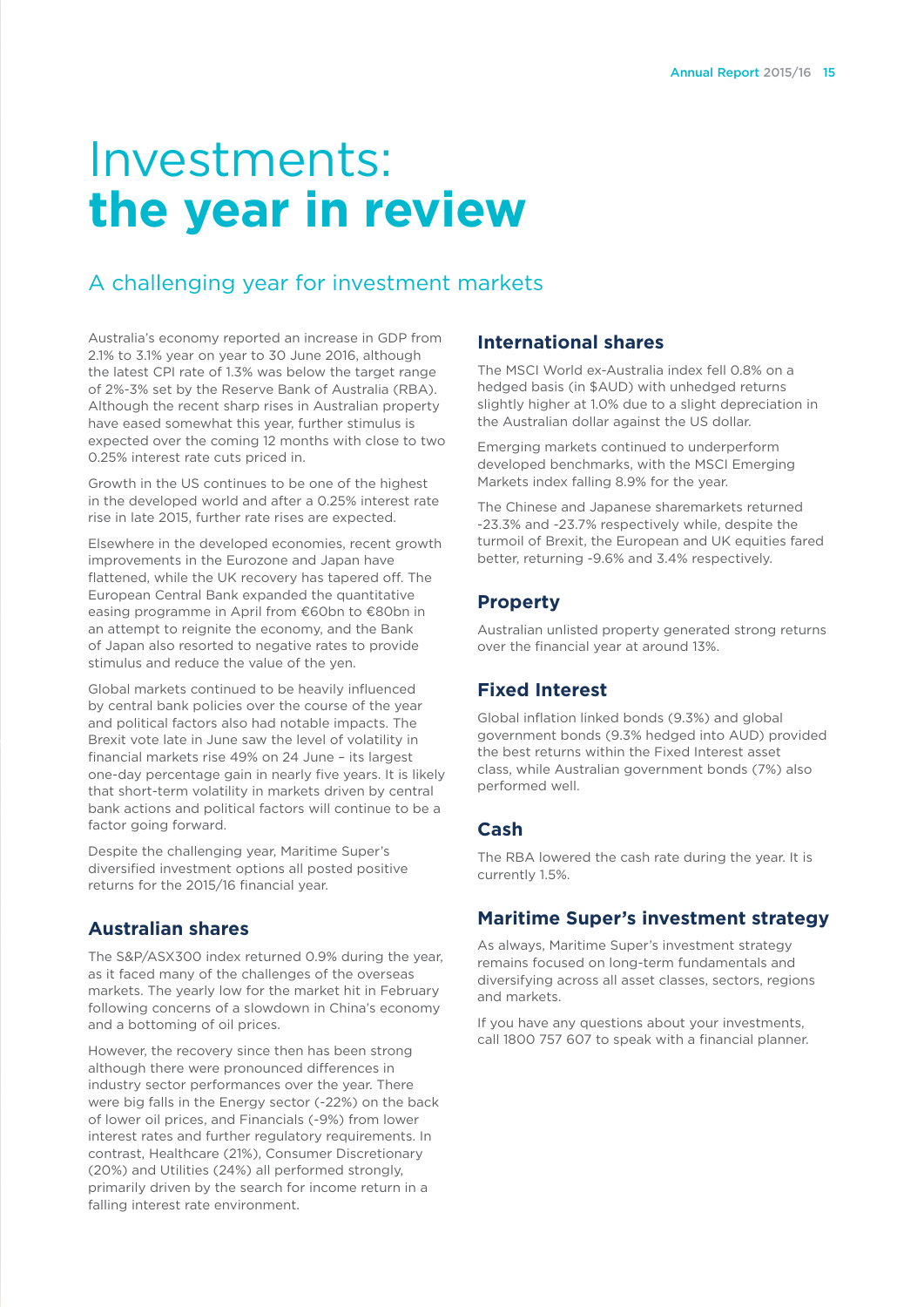# **Investments: your options**

If you have an accumulation or pension account in Maritime Super, you can choose how your account is invested by selecting from our investment options.

We recognise that everyone has different investment objectives that can change throughout their lifetime. Our investment options let you make a choice based on your investment timeframe, return expectations and the level of risk you are comfortable with.

Each of the Fund's diversified investment options has an investment strategy that determines the mix of 'growth' and 'defensive' assets and, more specifically, the asset classes (e.g. shares, property, fixed income, alternatives, private equity, cash enhanced and cash) in which they are invested. Each of the Fund's sector options invest in a single asset class.

The Fixed Term Investment provides a predetermined rate of return on investments held for a 12-month term.

Investment choice does not apply to defined benefits or fixed term pensions.

# **Standard Risk Measure**

To help members assess risk, standard risk measures have been introduced for the investment options. The Standard Risk Measure (SRM) is a simplified risk measurement tool that helps members compare the risk of negative returns for investment options, both within the Fund and between funds. Investment options are graded across seven 'risk bands' from 1 (Very Low Risk) to 7 (Very High Risk). The Standard Risk Measure is based on industry guidance to allow members to compare investment options that are expected to deliver a similar number of negative annual returns over any 20-year period.

The Standard Risk Measure is not a complete assessment of all forms of investment risk. For instance, it does not detail what the size of a negative return could be, or the potential for a positive return to be less than a member may require to reach their objectives. Furthermore, it doesn't take into account the impact of administration fees and tax on the likelihood of a negative return. Members should ensure that they are comfortable with the risks and potential losses associated with their chosen investment options.

# **Use of derivatives**

Derivatives are investments that get their value from an underlying asset, such as bonds or shares. Investment managers may buy or sell derivatives to help manage the risks of the underlying asset and protect against, or benefit from, investment volatility.

The Fund's investment managers may use derivative instruments from time to time for limited purposes. The Trustee has adopted a Derivative Risk Statement setting out the conditions for the use of derivatives by investment managers.

The derivative transactions undertaken by the Fund's investment managers are, principally, share index futures and foreign exchange contracts.

Legitimate uses of derivatives include:

- **•** hedging to protect the value of assets against any significant decline in investment markets
- **•** the hedging of overseas currency exposures; and
- **•** as a means of making tactical asset allocation adjustments while minimising transaction costs.

However, the managers are not able to use futures, options or other derivative instruments for high-risk speculative purposes.

Derivatives are used by some of the Fund's investment managers:

- **•** currency hedging is implemented via forward exchange contracts which are classified as derivatives
- **•** two of the Fund's cash mandates are also established as a 'swap' which is classified as a derivative
- **•** the Fund's Managed Volatility Process (MVP) employs a futures overlay to manage extreme volatility in the Moderate and Growth MVP investment options;
- **•** the Trustee also has a 'swap' arrangement established with Goldman Sachs International as part of a strategy to invest the fixed term pension products assets.

At all times during the year, the Fund's net derivatives exposure has not exceeded 5% of the total assets of Maritime Super.

# **Reserving policy**

No investment earnings are credited to an investment reserve for the purpose of smoothing members' investment returns.

# **Investment objectives, strategies and risk and return profiles**

The investment objective, strategy and risk and return profile for each of the investment options including the Fixed Term Investment option as at 30 June 2016 are summarised on the following pages.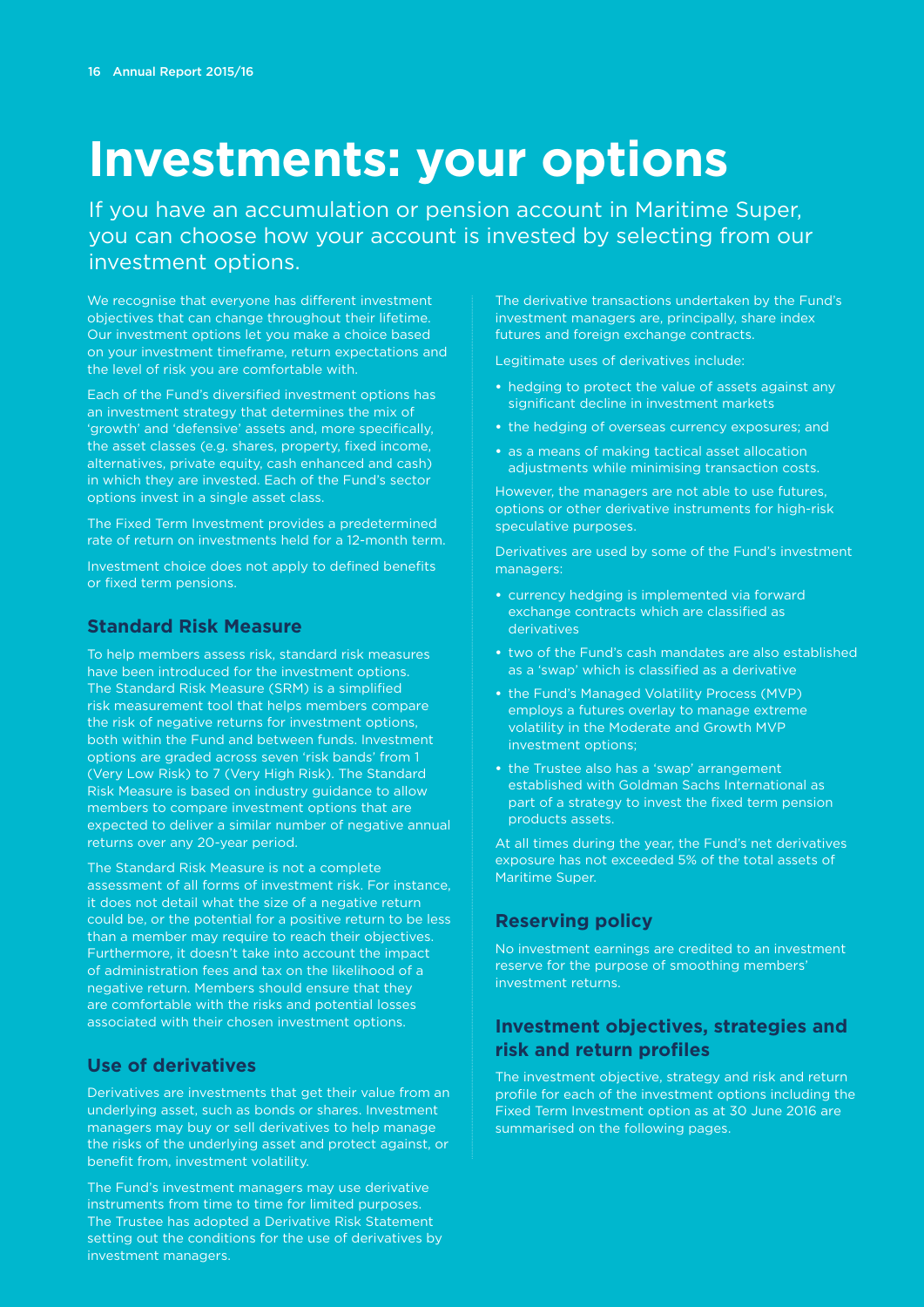### **Cash**

This option invests 100% in defensive assets.

#### Investment objective

(after fees and taxes over rolling 10-year periods)

To outperform the annual rate of inflation (CPI) and perform in line with the UBS Australia Bank Bill Index (net of tax and fees).

#### **Suitability**

Most suitable for members whose most important consideration is that there is little chance of a negative return.

### Minimum suggested investment timeframe

Short term

#### Standard Risk Measure

Risk Band: 1 Risk Label: Very Low

#### Risk versus return

This option provides long-term security but do not expect any growth over inflation. It provides the lowest risk of short-term losses among the investment options. A negative annual return is very unlikely.

#### Target Asset Allocation



| <b>Growth assets</b>       | Target % |
|----------------------------|----------|
| Australian shares          |          |
| International shares       |          |
| Property                   |          |
| Private equity             | ∩        |
| Infrastructure             |          |
| Growth alternatives        | ∩        |
| <b>Total Growth assets</b> | O        |
|                            |          |
| <b>Defensive assets</b>    |          |
|                            | Target % |
| Defensive alternatives     |          |
| Fixed interest             |          |
| Cash enhanced              |          |
| Cash                       | 100      |

# **Cash Enhanced**

This option invests 100% in defensive assets.

#### Investment objective

(after fees and taxes over rolling 10-year periods)

To outperform the annual rate of inflation (CPI) and the UBS Australia Bank Bill Index (net of tax and fees).

#### **Suitability**

Most suitable for members whose most important consideration is that there is little chance of a negative return or who wish to seek a small premium over the Cash option for a low level of risk.

# Minimum suggested investment timeframe

Short term

#### Standard Risk Measure

Risk Band: 1 Risk Label: Very Low

#### Risk versus return

This option provides long-term security but do not expect any significant growth over inflation. It has a very low risk of short-term losses. A negative annual return is very unlikely.

# **Australian shares Target Asset Allocation**

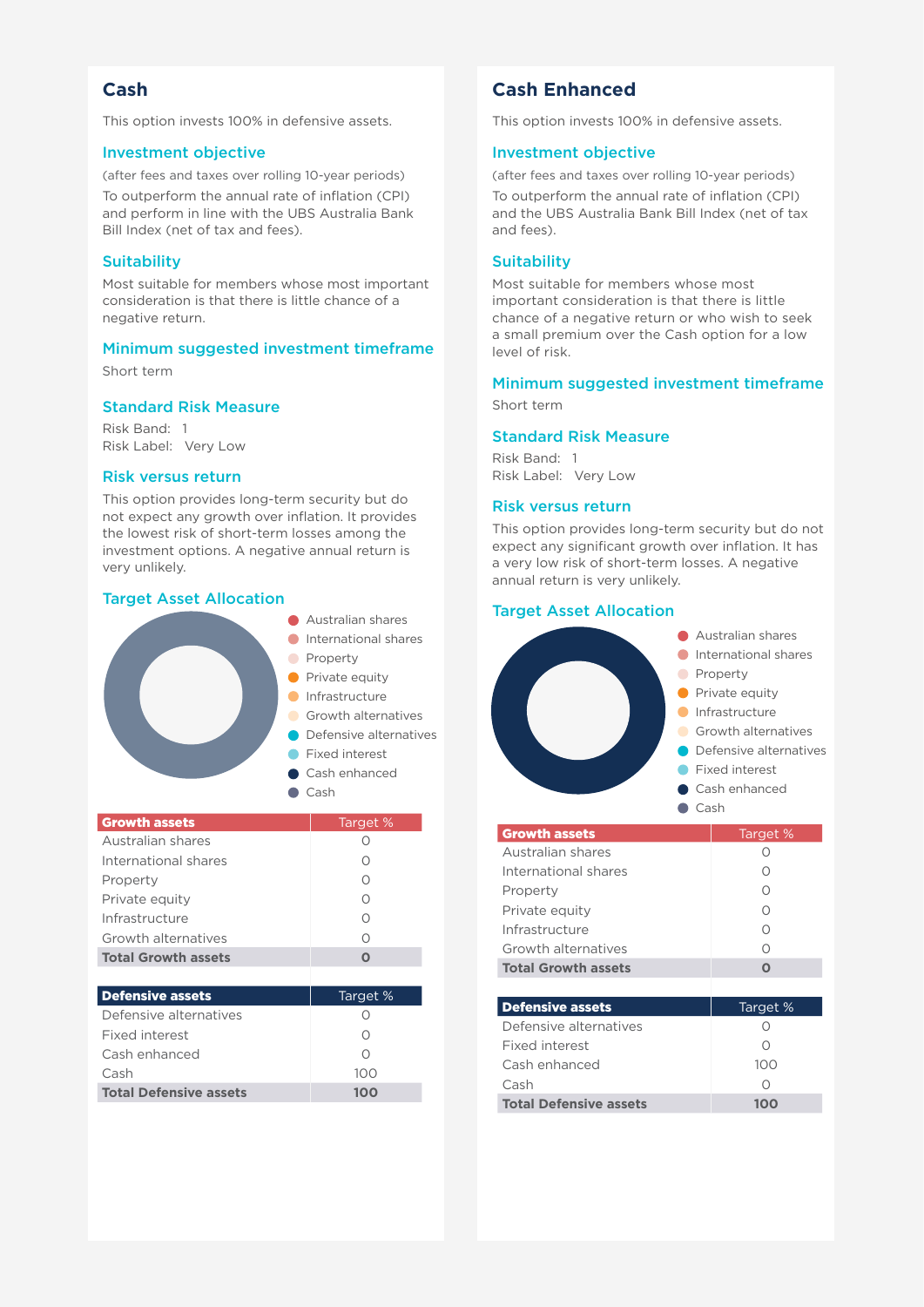# **Conservative**

This option targets to invest approximately 30% in growth assets and 70% in defensive assets.

#### Investment objective

(after fees and taxes over rolling 10-year periods) To outperform the annual rate of inflation (CPI) by around 1% pa.

#### **Suitability**

Most suitable for members for whom the low to medium risk of a negative return in any one year is an important consideration.

#### Minimum suggested investment timeframe

Approximately five years

#### Standard Risk Measure

Risk Band: 3 Risk Label: Low to Medium

#### Risk versus return

This option provides a reasonable level of short-term security with the potential for some capital growth in the long term. It offers a lower risk of short-term losses but lower expected returns. A negative annual return is anticipated on average 1-2 times every 20 years but negative returns may be more or less frequent.

#### Target Asset Allocation



| <b>Growth assets</b>       | Target %      |
|----------------------------|---------------|
| Australian shares          | 10            |
| International shares       | 10            |
| Property                   | 3             |
| Private equity             | $\mathcal{P}$ |
| Infrastructure             | 4             |
| Growth alternatives        | 1             |
| <b>Total Growth assets</b> | 30            |

| <b>Defensive assets</b>       | Target % |
|-------------------------------|----------|
| Defensive alternatives        | 10       |
| Fixed interest                | 20       |
| Cash enhanced                 | 40       |
| Cash                          |          |
| <b>Total Defensive assets</b> |          |

# **Moderate**

This option targets to invest approximately 50% in growth assets and 50% in defensive assets.

#### Investment objective

(after fees and taxes over rolling 10-year periods) To outperform the annual rate of inflation (CPI) by around 2% pa.

#### **Suitability**

Most suitable for members who are willing to accept a medium risk of a negative return in any one year.

#### Minimum suggested investment timeframe

Approximately five years

#### Standard Risk Measure

Risk Band: 4 Risk Label: Medium

#### Risk versus return

This option targets an even mix of growth and defensive assets. It offers a balance between expected long-term returns and the risk of a negative return in any one year. A negative annual return is anticipated on average 2-3 times every 20 years but negative returns may be more or less frequent.

#### Target Asset Allocation



**Note on 1 July 2016, the investment strategy for the Moderate option changed to be more growth oriented. For current information on the Moderate option, visit www.maritimesuper.com.au or download the Investment Supplement.**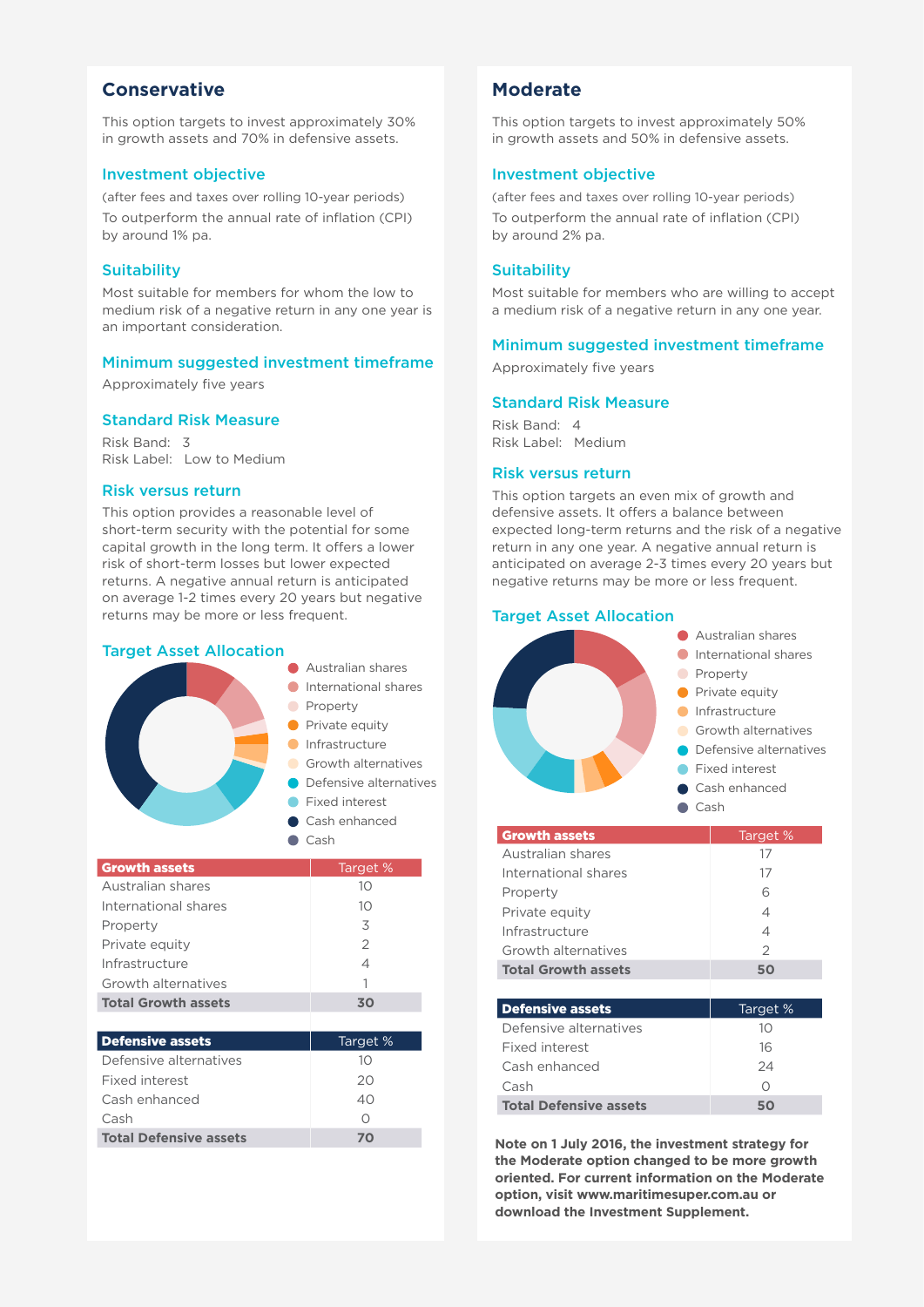# **Balanced**

This option targets to invest approximately 70% in growth assets and 30% in defensive assets.

#### Investment objective

(after fees and taxes over rolling 10-year periods) To outperform the annual rate of inflation (CPI) by around 2.75% pa.

#### **Suitability**

Most suitable for members who are willing to accept a medium to high risk of a negative return in any one year.

#### Minimum suggested investment timeframe

Normally five years or more

#### Standard Risk Measure

Risk Band: 5 Risk Label: Medium to High

#### Risk versus return

This option has significant emphasis on growth assets with the aim of achieving higher returns, together with some lower-risk defensive assets to reduce the short-term risks associated with growth assets. It offers a higher expected longterm return than the Moderate option. A negative annual return is anticipated on average 3-4 times every 20 years but negative returns may be more or less frequent.

#### Target Asset Allocation



| <b>Growth assets</b>          | Target % |
|-------------------------------|----------|
| Australian shares             | 25       |
| International shares          | 25       |
| Property                      | 8        |
| Private equity                | 5        |
| Infrastructure                | 4        |
| Growth alternatives           | 3        |
| <b>Total Growth assets</b>    | 70       |
|                               |          |
| <b>Defensive assets</b>       | Target % |
| Defensive alternatives        | 10       |
| Fixed interest                | $12^{1}$ |
| Cash enhanced                 | 8        |
| Cash                          | ∩        |
| <b>Total Defensive assets</b> | 30       |

### **Growth**

This option targets to invest approximately 90% in growth assets and 10% in defensive assets.

#### Investment objective

(after fees and taxes over rolling 10-year periods) To outperform the annual rate of inflation (CPI) by around 3.5% pa.

#### **Suitability**

Most suitable for members whose most important consideration is high returns and who are willing to accept a high risk of a negative return in any one year.

#### Minimum suggested investment timeframe

Normally five years or more

#### Standard Risk Measure

Risk Band: 6 Risk Label: High

#### Risk versus return

This option has a very strong emphasis on growth assets with a view to achieving higher returns and therefore carries more investment risk. The value may vary significantly up or down over the short term. However, high investment returns are generally expected over longer periods. A negative annual return is anticipated on average 4-6 times every 20 years but negative returns may be more or less frequent.

#### **Australian shares Target Asset Allocation**



| <b>Growth assets</b>          | Target %      |
|-------------------------------|---------------|
| Australian shares             | 35            |
| International shares          | 35            |
| Property                      | 8             |
| Private equity                | 6             |
| Infrastructure                | 4             |
| Growth alternatives           | $\mathcal{P}$ |
| <b>Total Growth assets</b>    | 90            |
|                               |               |
| <b>Defensive assets</b>       | Target %      |
| Defensive alternatives        | 2             |
| Fixed interest                | 5             |
| Cash enhanced                 | 3             |
| Cash                          | ∩             |
| <b>Total Defensive assets</b> | 10            |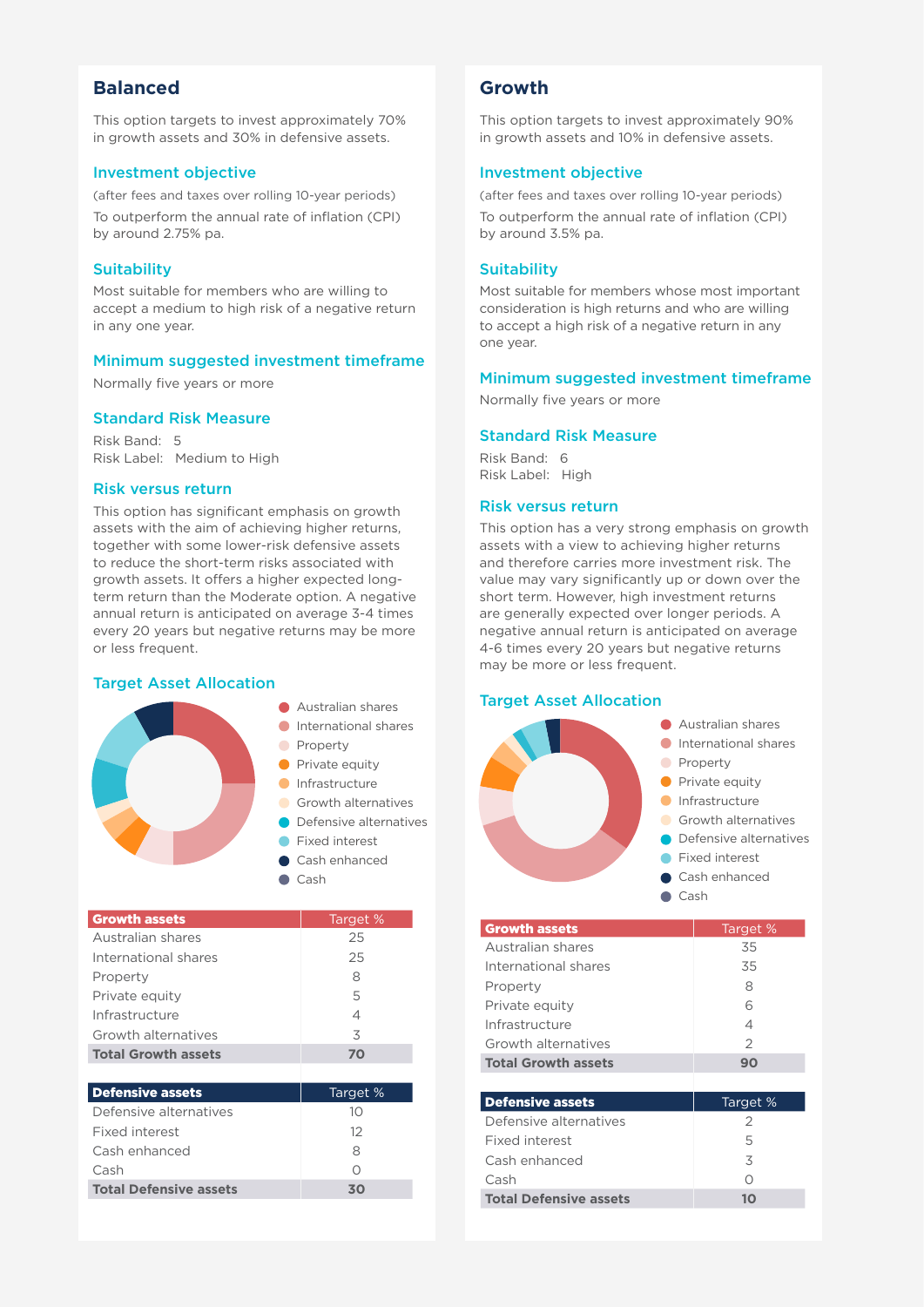# **Managed Volatility Process**

The Managed Volatility Process (MVP) is a feature available in the Growth and Balanced options.

#### Return

It incurs an additional management fee of 0.25% pa which will impact your net investment returns.

The investment return profile is also modified returns are expected to be lower in 'up' markets but better in 'down' markets.

#### Risk

The MVP is designed to more actively manage risk during periods of extreme market volatility. While the chance of a negative return is similar, the magnitude of the negative return in 'down' markets is expected to be smaller.

It aims to stabilise investment volatility and still maintain strong exposure to potential growth cycles.

#### Target Asset Allocation

The Growth MVP targets to invest 95% of funds according to the target asset allocation of the standard option, and 5% of funds to manage short-term volatility through a futures overlay.

The Balanced MVP targets are 96% and 4%, respectively.

**Note from 1 July 2016, the MVP feature is not available as an add-on to the Balanced option.**

# **International Shares**

This option targets to invest 100% in growth assets.

#### Investment objective

(after fees and taxes over rolling 10-year periods)

To outperform the annual rate of inflation (CPI) by around 3.5% pa and the MSCI World (ex Australia) benchmark\* (net of tax and fees).

\* MSCI World Ex Australia Index - a benchmark of the top 1500 companies listed on stock exchanges all over the world (excluding Australia).

#### **Suitability**

Most suitable for members whose most important consideration is high returns and who are willing to accept a high risk of a negative return in any one year.

#### Minimum suggested investment timeframe

Normally seven years or more

#### Standard Risk Measure

Risk Band: 6 Risk Label: High

#### Risk versus return

This option has complete emphasis on growth assets with a view to achieving higher returns and therefore carries more investment risk. The value may vary significantly up or down over the short term. However, high investment returns are generally expected over longer periods. A negative annual return is anticipated on average 4-6 times every 20 years but negative returns may be more or less frequent.

#### Target Asset Allocation

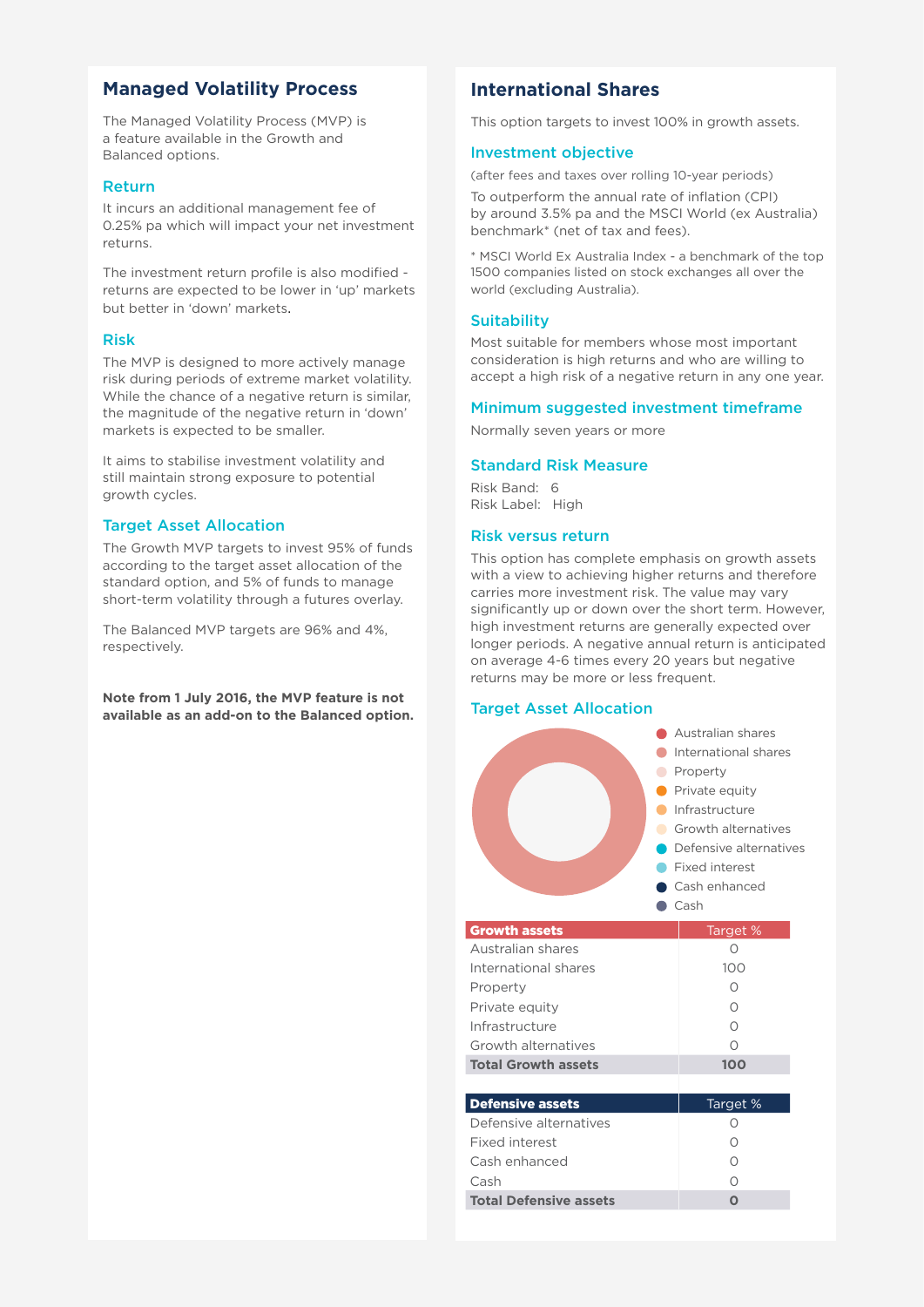# **Australian Shares**

This option targets to invest 100% in growth assets.

#### Investment objective

(after fees and taxes over rolling 10-year periods) To outperform the annual rate of inflation (CPI) by around 4% pa and the S&P/ASX300 benchmark^ (net of tax and fees).

^ S&P/ASX 300 benchmark - a benchmark of the top 300 listed companies on the Australian Securities Exchange (ASX) by market capitalisation.

#### **Suitability**

Most suitable for members whose most important consideration is high returns and who are willing to accept a high risk of a negative return in any one year.

#### Minimum suggested investment timeframe

Normally seven years or more

#### Standard Risk Measure

Risk Band: 7 Risk Label: Very High

#### Risk versus return

This option has complete emphasis on growth assets with a view to achieving higher returns and therefore carries more investment risk. The value may vary significantly up or down over the short term. However, high investment returns are generally expected over longer periods. A negative annual return is anticipated on average 6 or more times every 20 years but negative returns may be more or less frequent.

#### Target Asset Allocation



| 100      |
|----------|
|          |
| Target % |
|          |
|          |
|          |
|          |
|          |
|          |

# **Fixed Term Investment**

#### Investment objective

Provide a pre-determined rate of return on investments held for a 12-month term.

#### Suitability\*

Most suitable for members:

- wanting the certainty of a pre-determined investment return over a short term but who are not using it as a long-term strategy to build retirement savings; and
- not wishing to withdraw the amount invested as a cash lump sum or switch to another investment option prior to the maturity date.

\* This option may not suit the member's particular objectives, financial situation or needs. It has a short-term focus and, on its own, is generally not suitable as a long-term strategy for building retirement savings. It should be used on the advice of a financial planner as part of an overall investment plan tailored to the member's circumstances.

# Minimum suggested investment timeframe

12 months

#### Standard Risk Measure

Risk Band: 1 Risk Label: Very Low

#### Risk versus return

Provides the short-term security of a predetermined interest rate but no capital growth.

As the interest rate is fixed for the term of the investment, investors will not be able to take advantage of any interest rate increases during the term of the investment.

There is little risk of a negative annual return or capital losses. These could only occur in the extremely unlikely event that the underlying investment manager, either an Authorised Deposit Taking Institution, or a life insurance company, fails to provide the interest rate or fails to return all of the amount invested.

Members cannot access their investment during the 12-month term other than in exceptional circumstances.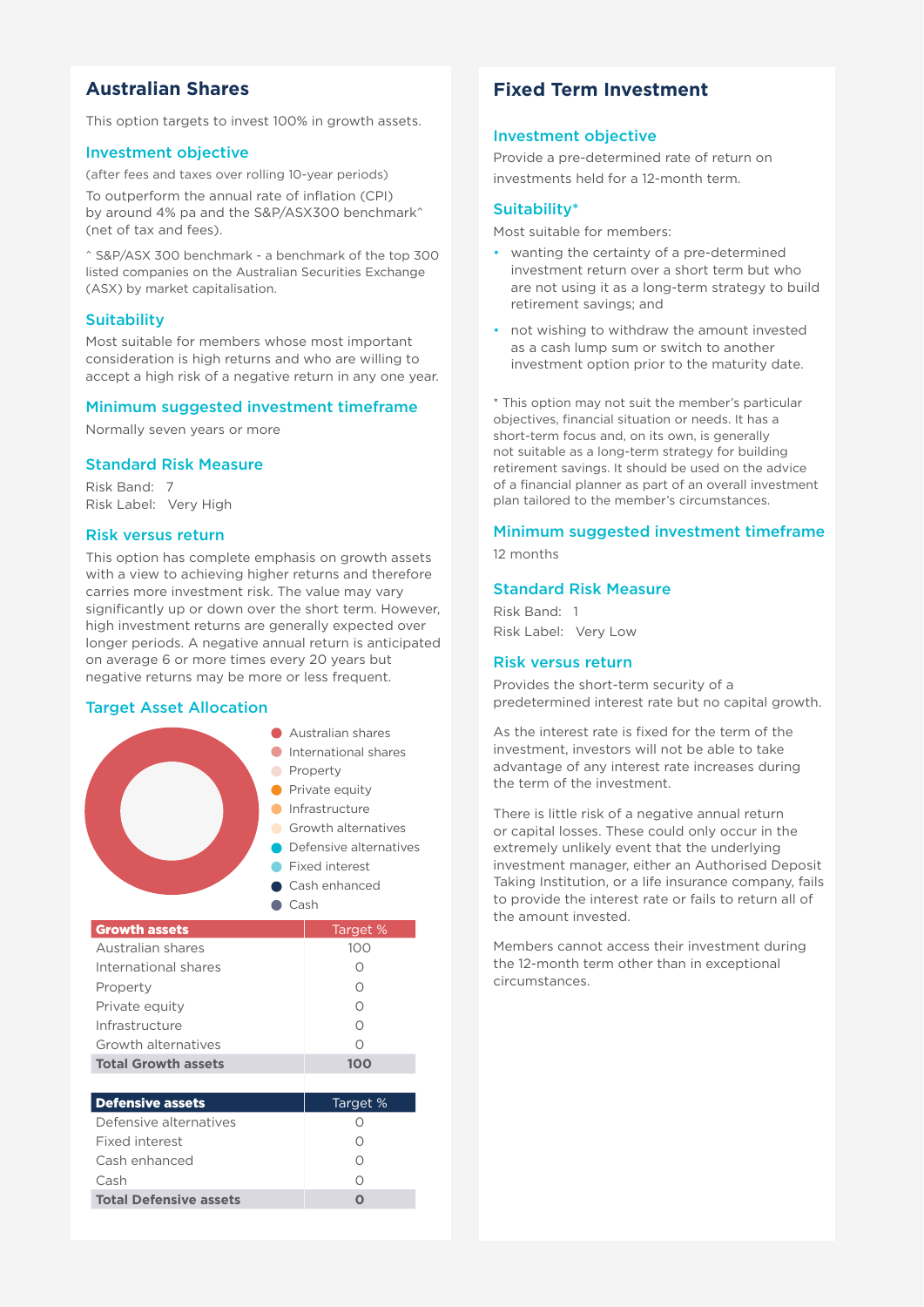# Investment advisers **and managers**

The Trustee has appointed JANA Investment Advisers as its principal investment adviser to provide expert advice to the Trustee and management in relation to the Fund's investments. The Trustee also appoints specialist investment consultants as needed. In particular, Quentin Ayers is contracted to provide advice in relation to particular private market investments.

The Trustee engages external investment managers with expertise in particular asset classes and across a broad range of investment styles to manage the investment of your super. The Fund's investment managers are monitored by the Trustee and Investment Committee throughout the year based on reporting by JANA Investment Advisers and the Custodian. Investment managers may be added or replaced throughout the year and a listing of our current investment managers can be provided to you on request.

The investment managers managing Maritime Super's assets at 30 June 2016 by asset class and funds under management (FUM) were:

| <b>Asset class</b>          | <b>Investment manager</b>                | % FUM |
|-----------------------------|------------------------------------------|-------|
| <b>Australian shares</b>    |                                          | 22.9% |
|                             | Allan Gray Investment Management         |       |
|                             | Avoca Investment Management              |       |
|                             | Bennelong Australian Equity Partners     |       |
|                             | Contango Asset Management                |       |
|                             | Goldman Sachs Asset Management Australia |       |
|                             | <b>Hyperion Asset Management</b>         |       |
|                             | Northcape Capital                        |       |
| <b>International shares</b> |                                          | 25.0% |
|                             | <b>Copper Rock Capital Partners</b>      |       |
|                             | Genesis Investment Management            |       |
|                             | Lazard Asset Management                  |       |
|                             | <b>Longview Partners</b>                 |       |
|                             | <b>LSV Asset Management</b>              |       |
|                             | <b>MFS Institutional Advisors</b>        |       |
|                             | PanAgora Investment Management           |       |
|                             | Schroder Investment Management           |       |
|                             | <b>T</b> Rowe Price                      |       |
| Property                    |                                          | 6.2%  |
|                             | <b>AMP Capital</b>                       |       |
|                             | Charter Hall Funds Management            |       |
|                             | Eureka Funds Management                  |       |
|                             | <b>Fiduciary Trust Company</b>           |       |
|                             | Queensland Investment Corporation        |       |
| Private equity              |                                          | 5.6%  |
|                             | <b>Advent Private Capital</b>            |       |
|                             | <b>Archer Capital</b>                    |       |
|                             | <b>Bain Capital</b>                      |       |
|                             | <b>CHAMP Private Equity</b>              |       |
|                             | <b>Crescent Capital Partners</b>         |       |
|                             | Industry Funds Management                |       |
|                             | <b>ING Investment Management</b>         |       |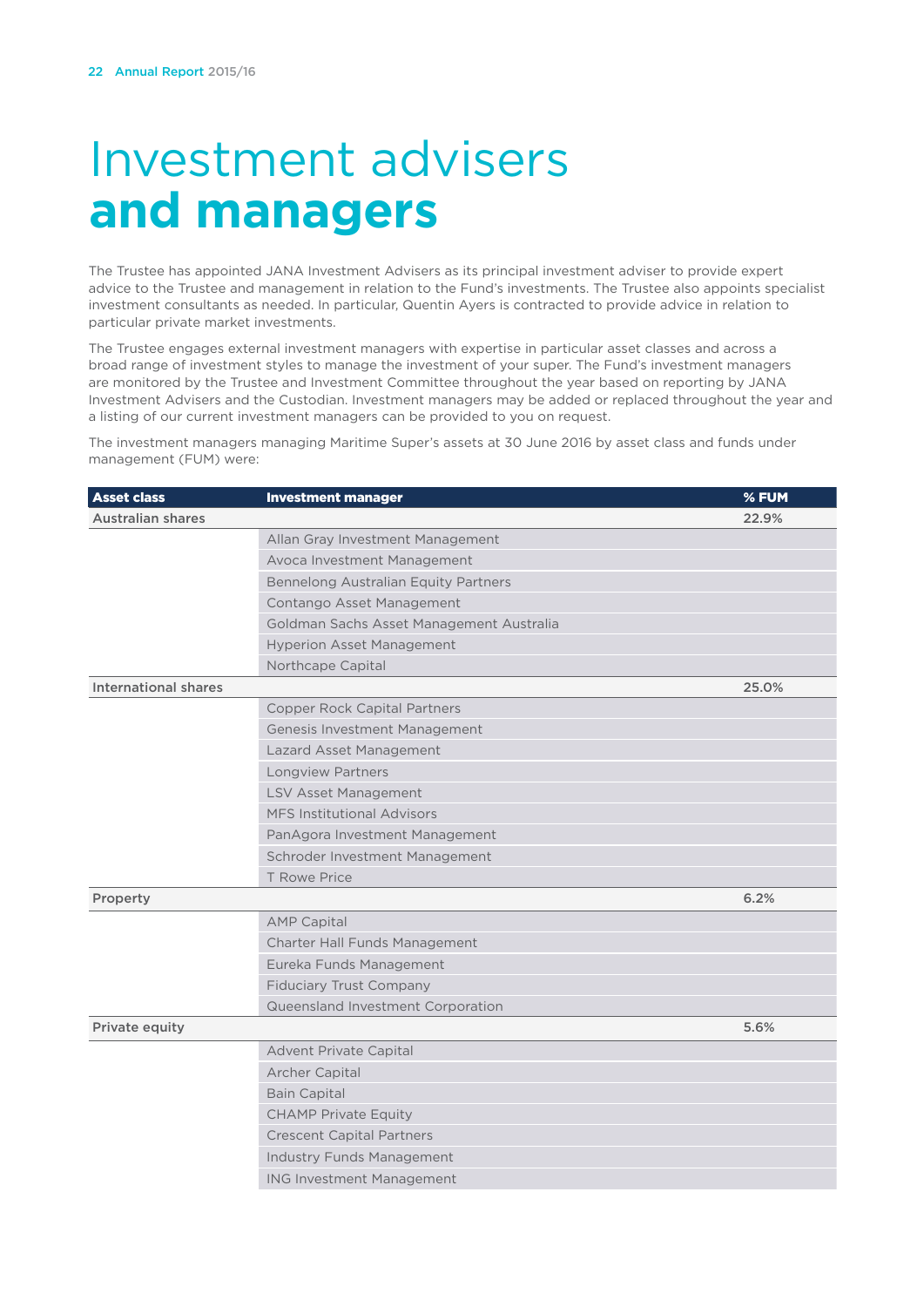| <b>Asset class</b>            | <b>Investment manager</b>                | $%$ FUM |
|-------------------------------|------------------------------------------|---------|
| Private equity (continued)    |                                          |         |
|                               | <b>LGT Capital Partners</b>              |         |
|                               | <b>Pacific Equity Partners</b>           |         |
|                               | Pantheon Ventures                        |         |
|                               | Partners Group                           |         |
|                               | <b>Quentin Ayers</b>                     |         |
|                               | <b>Stafford Private Equity</b>           |         |
|                               | <b>Technology Venture Partners</b>       |         |
|                               | Trust Company of the West                |         |
|                               | <b>Wilshire Global Advisers</b>          |         |
| <b>Growth alternatives</b>    |                                          | 3.7%    |
|                               | Haymarket Financial                      |         |
|                               | <b>Quentin Ayers</b>                     |         |
| <b>Defensive alternatives</b> |                                          | 7.4%    |
|                               | Australian Mutual Capital Group          |         |
|                               | <b>Bain Credit</b>                       |         |
|                               | <b>BlackRock Asset Management</b>        |         |
|                               | Investec Australia Investment Management |         |
|                               | Wellington Management Company            |         |
| Infrastructure                |                                          | 4.1%    |
|                               | <b>AMP Capital</b>                       |         |
|                               | <b>Colonial First State Investments</b>  |         |
|                               | Hastings Fund Management                 |         |
| <b>Fixed interest</b>         |                                          | 5.6%    |
|                               | Franklin Templeton Investments           |         |
|                               | <b>Industry Funds Management</b>         |         |
|                               | Loomis, Sayles & Company                 |         |
|                               | Pacific Investment Management Company    |         |
|                               | <b>UBS Asset Management</b>              |         |
| Cash enhanced                 |                                          | 16.1%   |
|                               | <b>Henderson Global Investors</b>        |         |
|                               | Macquarie Investment Management          |         |
|                               | Maritime Mining and Power Credit Union   |         |
|                               | National Australia Bank                  |         |
|                               | Queensland Investment Corporation        |         |
| Cash                          |                                          | 3.0%    |
|                               | National Australia Bank                  |         |
|                               | <b>Perennial Investment Partners</b>     |         |
| <b>Fixed term products</b>    |                                          | 0.4%    |
|                               | Challenger Life Company                  |         |
|                               | Goldman Sachs International              |         |

Notes:

• Investments held with the following investment manager exceeded 5% of the Fund's assets at 30 June 2016: Queensland Investment Corporation

# **Custodian**

The Trustee has appointed National Australia Bank Limited as its master custodian to hold the Fund's assets.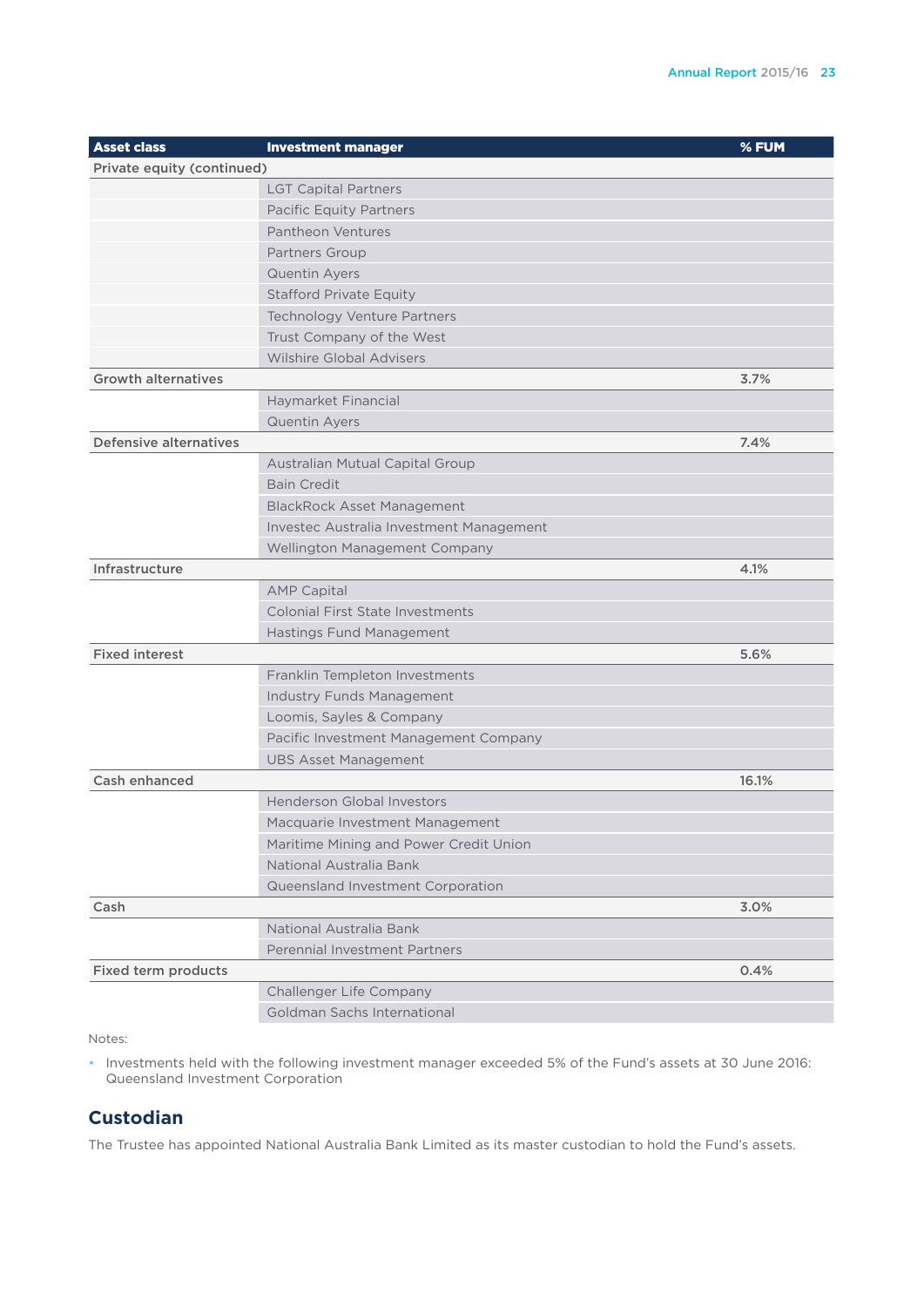# **Financials**

# **Financial statements**

To keep you informed about the financial position of your Fund, a summary of Maritime Super's audited financial accounts for the year ended 30 June 2016 is provided.

| <b>Changes in net assets</b> |                                | 2015/16<br>(\$'000) |
|------------------------------|--------------------------------|---------------------|
| Net assets at 30 June 2015   |                                | 4,722,422           |
| Plus                         | Member contributions           | 57,339              |
|                              | Employer contributions         | 240,933             |
|                              | Investment income <sup>1</sup> | 137,688             |
|                              | Transfers in                   | 51,111              |
| Less                         | Benefits paid <sup>2</sup>     | 338,521             |
|                              | Administration and other costs | 18,225              |
|                              | Insurance premiums             | 24,861              |
|                              | Tax                            | 27,723              |
| Net assets at 30 June 2016   |                                | 4,800,163           |

<sup>1</sup> Net of investment-related fees.

2 Benefits paid represent the total amount paid out of the Fund to members or their beneficiaries and includes transfers to other super funds. It excludes amounts that have remained in the Fund by transfer to other membership categories.

| Net assets            |                                       | 2015/16<br>(\$'000) | 2014/15<br>(S'000) |
|-----------------------|---------------------------------------|---------------------|--------------------|
| Investment assets     |                                       | 4,862,372           | 4,775,542          |
| Plus                  | Other net assets                      | 4.189               | 4,131              |
|                       | Tax assets                            |                     | 3,014              |
| Less                  | Unpaid benefits and other liabilities | 23.970              | 18,521             |
|                       | Tax liabilities                       | 42.428              | 41.744             |
| Net assets at 30 June |                                       | 4,800,163           | 4,722,422          |

# **Auditor**

The 2015/16 financial accounts have been audited by Ernst & Young and their independent auditor's report has been issued.

A copy of the audited accounts and auditor's report is available by calling Member Services on 1800 757 607.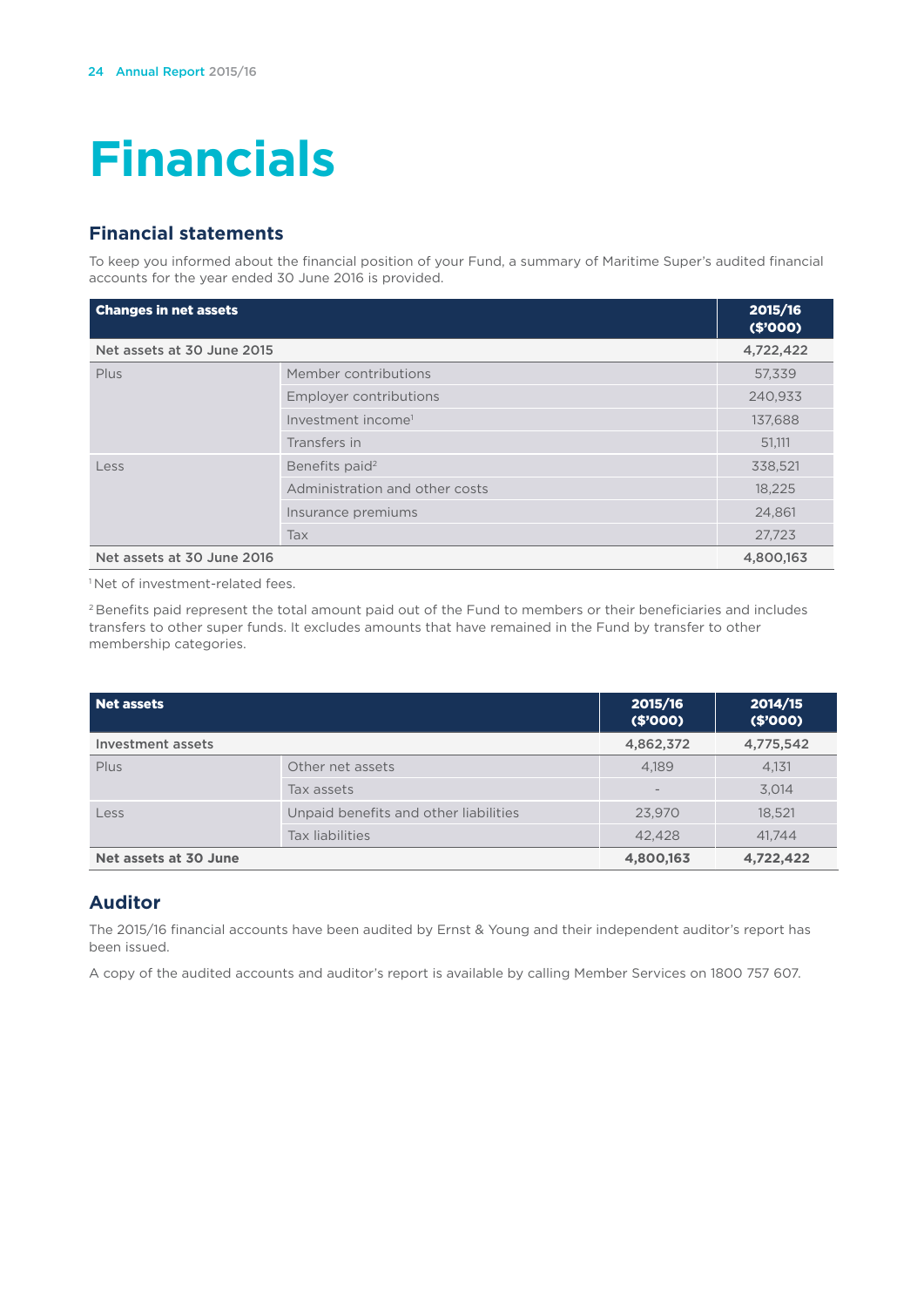# **Reserves**

Maritime Super maintains an insurance reserve, operational risk reserve and a fund operating reserve.

#### Insurance reserve

The insurance reserve is maintained for a number of purposes relating to the operation and management of the death and total and permanent disablement benefits of the Fund. During 2015/16, it was invested in the Balanced MVP and Cash investment options.

| <b>Financial year</b> | Insurance reserve |
|-----------------------|-------------------|
| 2015/16               | \$30.9m           |
| 2014/15               | \$34.1m           |
| 2013/14               | \$31.3m           |

#### Operational risk reserve

The operational risk reserve is maintained for the purpose of managing the Fund's operational risks, as prescribed by legislation.

It was isolated from the Fund operating reserve on 1 July 2013 and invested in the Cash Enhanced investment option.

| <b>Financial year</b> | <b>Operational risk reserve</b> |
|-----------------------|---------------------------------|
| 2015/16               | \$14.5m                         |
| 2014/15               | \$14.2m                         |
| 2013/14               | \$13.1m                         |

#### Fund operating reserve

The Fund operating reserve manages all the operating transactions of the Fund, including expenses and taxes.

This reserve is invested primarily through the Fund's bank accounts. The Trustee may distribute part of this reserve to members if the reserve balance is above the targeted level. Amounts shown in the tables reflect any such distributions.

| <b>Financial year</b> | <b>Fund operating reserve</b> |
|-----------------------|-------------------------------|
| 2015/16               | \$21.5m                       |
| 2014/15               | \$23.6m                       |
| 2013/14               | \$21.8m                       |

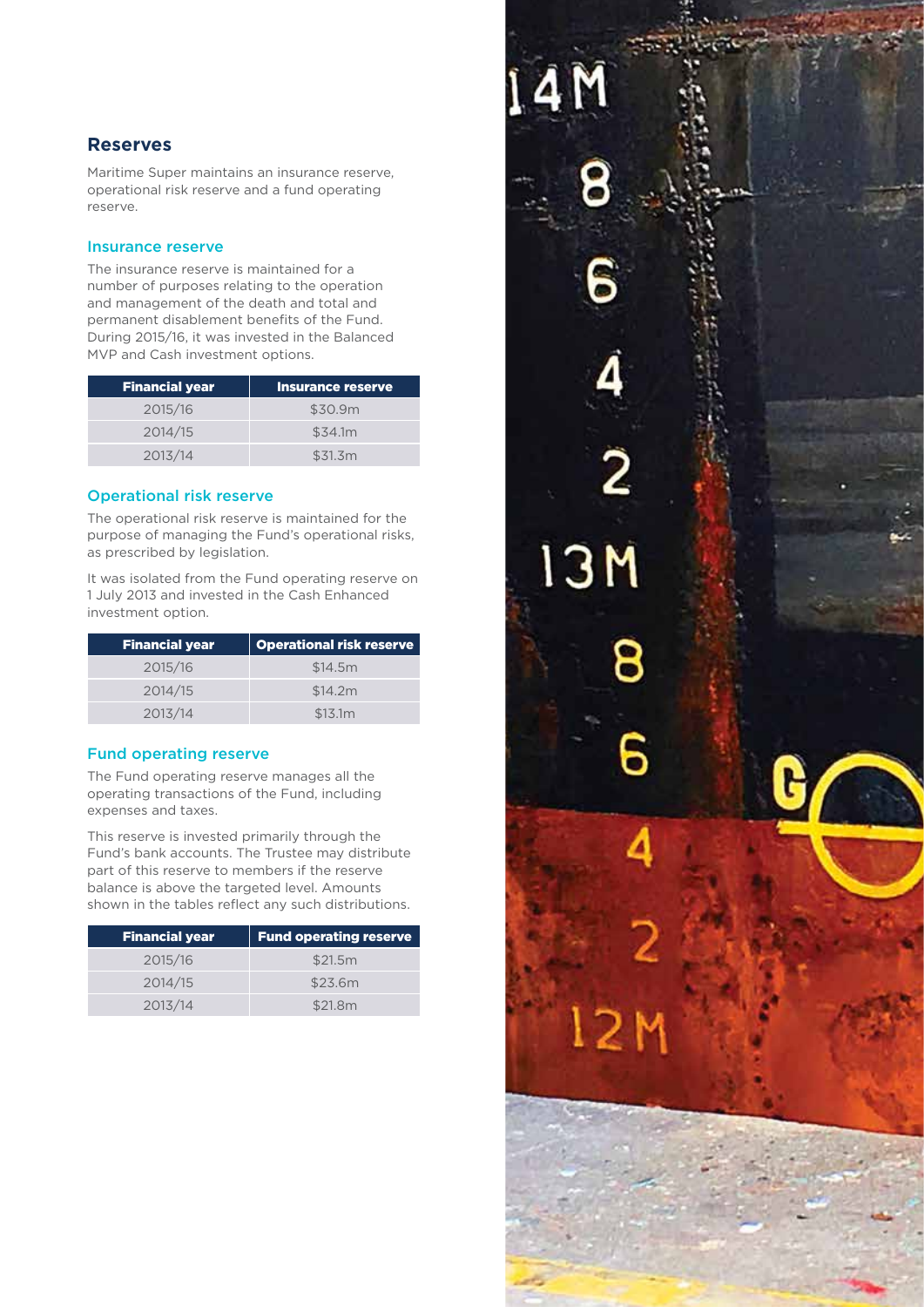# **Other fund information**

# **Obtaining other information about the Fund**

Maritime Super can provide you with any information you reasonably require to understand the financial condition or management of the Fund.

You can access any of the following documents on our website at www.maritimesuper.com.au or request a copy by calling Member Services on 1800 757 607:

- the Fund's Trust Deed
- audited accounts and the auditor's report (an abridged version of the audited annual accounts appears in the Annual Report)
- the insurance policy which applies to Fund members
- the latest Actuarial reports and any subsequent written advice by the actuary which is relevant to the overall condition of the Fund or the entitlements of members;
- Maritime Super's Privacy Policy.

You should only rely on information about the Fund from those authorised to give it. Maritime Financial Services Pty Limited's staff and financial planners are authorised to provide information about the Fund and your membership. You should not rely on information provided by anyone else as they may not be appropriately authorised, qualified or up to date on Fund rules and procedures.

# **Keeping your details up to date**

If you've changed address or are about to, don't forget to let us know. It's as easy as making a call to Member Services on 1800 757 607. By doing so, you'll be sure to receive your Annual Statement and other important information from the Fund.

It will also help you avoid being classified as a 'lost member'. While we make reasonable efforts to find you first (for example, through phone directories and contacting your payroll office), you will be classified as a lost member if two items sent to you have been returned to us and we are unable to contact you.

Lost member accounts less than \$4,000\* and insoluble member accounts (accounts that have been inactive for 12 months where we hold insufficient details to confirm the account owner) are paid to the Australian Taxation Office (ATO).

# **Unclaimed super monies**

Maritime Super is required to pay unclaimed super benefits to the ATO.

We will classify your benefits as unclaimed monies if:

- you have reached age 65
- we have not received a contribution or rollover to your account (or an accrual to your benefit if you are a defined benefit member) in the last two years; and
- after five years we have been unable to contact you despite reasonable efforts to do so.

We will also classify your benefits on your death as unclaimed monies if:

- we have not received a contribution or rollover to your account (or an accrual to your benefit if you are a defined benefit member) in the last two years; and
- we are unable to ensure that your death benefit is received by the person who is entitled to receive the benefit after making reasonable efforts and after a reasonable period of time has passed.

In some instances, the benefits of former temporary residents who have left Australia and those of the non-member spouse under a Family Law payment split will also be classified as unclaimed monies and paid to the ATO.

We will also pay lost members' accounts under \$4,000<sup>\*</sup> and insoluble lost member accounts (accounts that have been inactive for 12 months where we hold insufficient details to confirm the account owner) to the ATO. Call Member Services to find out more.

If you wish to claim benefits that have become unclaimed super monies, visit the ATO's website at www.ato.gov.au/super or call them on 13 10 20.

You need to apply to the relevant state or territory body to claim any of your benefits that became unclaimed super monies before 1 July 2007. If you were a member of the Stevedoring Employees Retirement Fund (SERF), you need to apply to the NSW Office of State Revenue. If you were a member of the Seafarers Retirement Fund (SRF), you need to apply to the Victorian State Revenue Office.

\* This amount will increase to \$6,000 from 31 December 2016.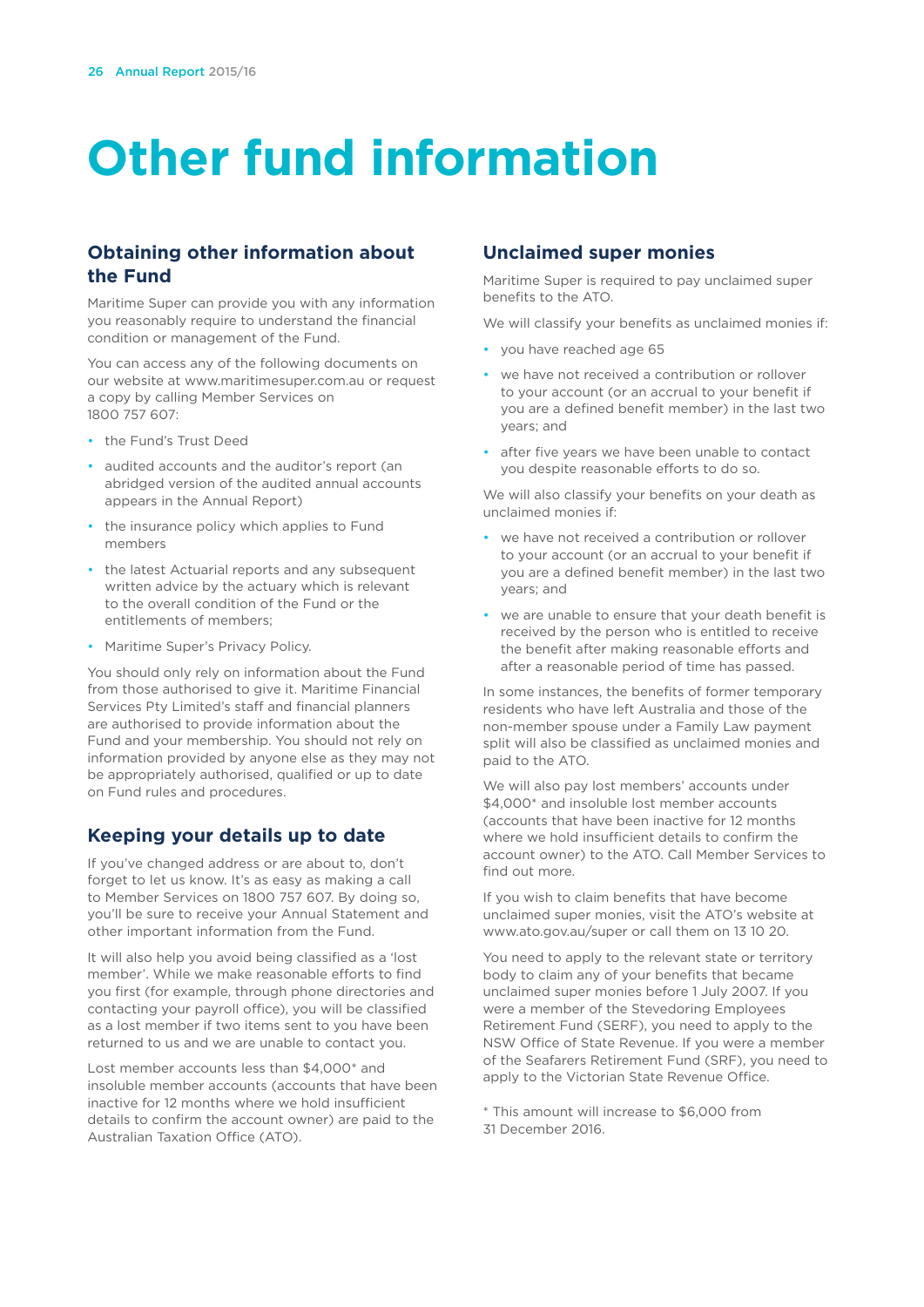#### **Super Surcharge**

The surcharge was an additional income-tested tax which applied between 20 August 1996 and 30 June 2005. In some instances, the ATO may request payment of an outstanding surcharge amount.

The surcharge is applied to the Surcharge Account (of a member of the Seafarers or Maritime Super division) or the Offset Account (of a Permanent (Defined Benefit) member of the Stevedores division), and is applied in reduction of any benefit paid. In the meantime, interest is applied to the Offset or Surcharge account.

Any surcharge tax paid on behalf of a member of the Stevedores division of the Fund to the ATO is deducted from the member's accumulation account(s) (with the exception of members of the Permanent (Defined Benefit) category).

### **Enquiries and complaints**

If you have an enquiry about your super or pension, please call Member Services. The Member Services team at Maritime Financial Services Pty Limited are available to provide members with general advice at any time between 8.30am and 5.30pm (AEST) Monday to Friday on 1800 757 607.

We hope you don't have any complaints but if you do, please contact us. A phone call to one of our Member Services team is usually enough to sort out most matters. Clearly state the problem and how you would like it resolved. Your call may be recorded so there will be a record of the conversation for future reference.

If you feel we did not resolve your concerns over the phone or you are not satisfied with our response, please set out details of the problem in a letter (or a fax or email) and send it to the Complaints Officer at:

Maritime Super Locked Bag 2001 QVB Post Office NSW 1230

The Complaints Officer will ensure that your complaint is dealt with fairly and promptly. You can expect to receive an acknowledgement of your complaint within a week and a decision within 45 days. Some complaints may take a little longer to resolve, for example, a complaint in relation to a death benefit claim. We are required to deal with all complaints within 90 days.

If you have used our complaints procedure and are still not satisfied, you may use the external dispute resolution process. The procedure will depend on the nature of your complaint.

If the complaint is about a Trustee decision or conduct that you think is unfair or unreasonable, you may contact the Superannuation Complaints Tribunal at:

Superannuation Complaints Tribunal (SCT) Locked Bag 3060 Melbourne VIC 3001 Phone: 1300 884 114 Email: info@sct.gov.au

The Tribunal is an independent body set up by the Government to help members and beneficiaries resolve certain types of complaints about fund trustee decisions. The SCT will not consider a complaint unless it has first been through the internal complaints procedure.

If the complaint concerns an operational matter (administration or communication) or relates to information or financial product advice you have received from us, contact Maritime Financial Services' appointed dispute resolution service at:

Financial Ombudsman Service (FOS) GPO Box 3 Melbourne VIC 3001 Phone: 1300 367 287 Email: info@fos.org.au

FOS will only assist with your complaint if you have already been through the internal complaints procedure.